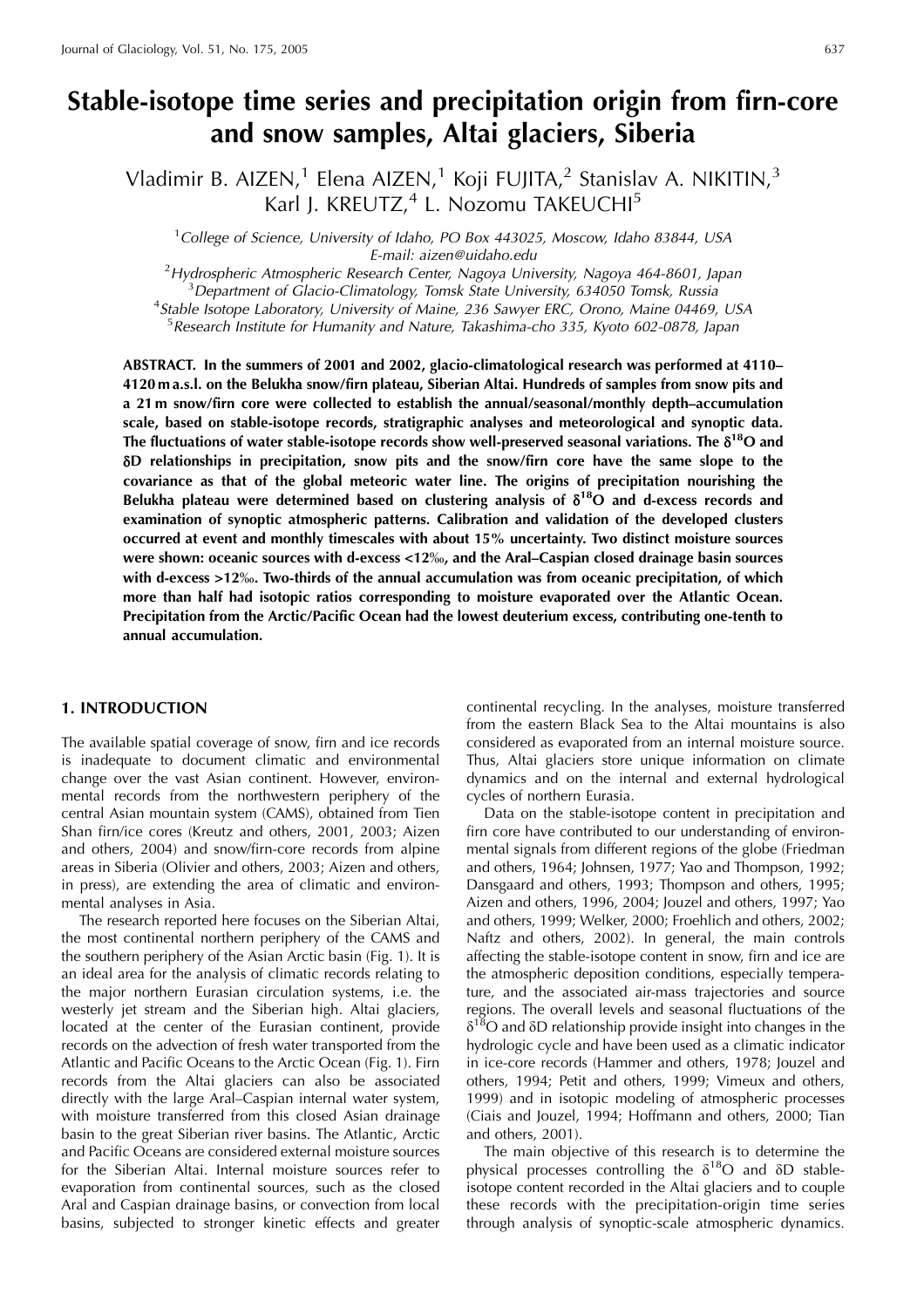

Fig. 1. Map of the research area. Meteorological stations are numbered: 1. Kara-Turek; 2. Akkem; 3. Aktru.

Information on the distribution of stable isotopes in firn cores from the Siberian Altai can be used to evaluate the contribution of water vapor, associated with external and internal water cycles, to snow accumulation over the northern periphery of the CAMS.

#### 2. LONG-TERM DATA

For our climatic analysis, we used 50 year long-term meteorological data from the Akkem  $(49^{\circ}54' N, 86^{\circ}32' E;$ 2045 m a.s.l.), Kara-Turek (49°57' N, 86°29' E; 2600 m a.s.l.) and Aktru  $(50^{\circ}5' N, 87^{\circ}46' E; 2110 m a.s.l.)$  stations, respectively located 10, 15 and 30km north, northwest and northeast of the Belukha snow/firn plateau. Data from these stations have the highest correlation with air temperature and precipitation at Altai glaciers (Galakhov, 1981). All meteorological data were checked for homogeneity, inspected for the presence of random errors and plotted for periods with missing observations, following recommendations by Easterling and others (1995).

To describe atmospheric circulation patterns over southwestern Siberia that influence regional precipitation regimes at seasonal timescales, we used monthly data on the frequency of synoptic patterns observed in the Altai mountains developed by Popova (1972) and Narojniy and others (1993), and partially presented in the Central Asia Data Base completed and maintained by authors at the University of Idaho. Daily data begin from 1954, and generalize information derived from daily synoptic maps that include 2500 elementary circulation patterns. As a result, eight types of macro-synoptic processes for the Siberian Altai were identified (see Appendix). The derived classification was based on the probability of different synoptic conditions tracking the main troposphere airflows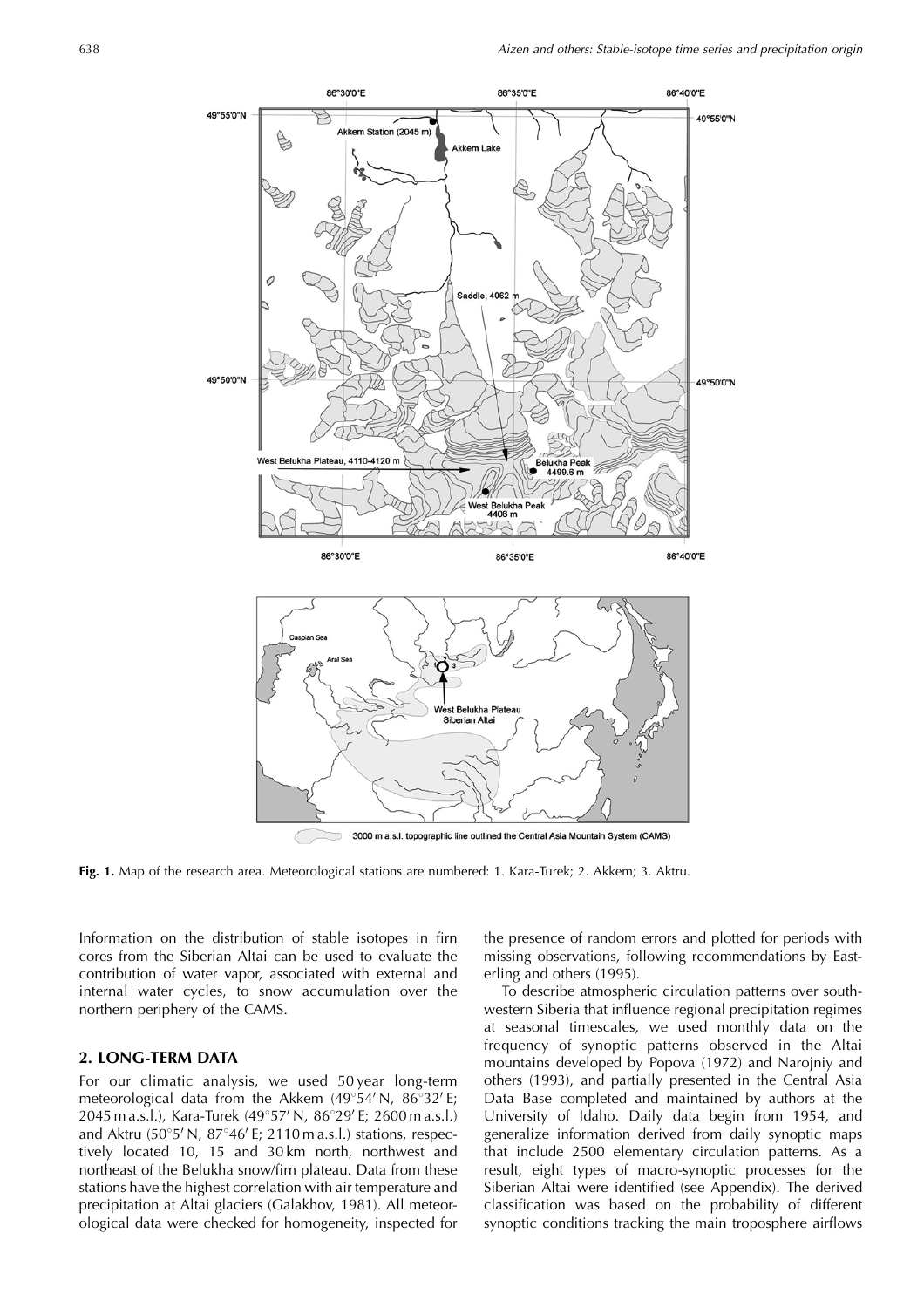Aizen and others: Stable-isotope time series and precipitation origin



Fig. 2. (a) View from Akkem lake and meteorological station to the Belukha massif. (b) The drill site, west Belukha plateau (4115 m), Siberian Altai. Photo by V. Aizen, August 2003.

(e.g. cyclonic and anticyclonic currents over the surface and at the 500 mbar level). A similar classification developed for central Asia is presented in Aizen and others (2004).

#### **3. FIELD MEASUREMENTS**

The west Belukha plateau (Figs 1 and 2) is the only Siberian location where the Altai glaciers have sufficiently cold temperatures and enough snow accumulation to preserve climatic and environmental records that are unaffected by meltwater percolation. The west Belukha snow/firn plateau is in the cold recrystallization zone where positive temperatures were never observed at the drill site (4100 m a.s.l.). There is no record of positive air temperatures near the drill site during 2000/01, as measured every 3 hours using a Grant Instruments automatic weather station (Fig. 3).

The long-term average monthly air temperature at the drill-site altitude was calculated from linear extrapolation of Akkem station air temperatures with mean altitudinal gradients, and demonstrates the regime of negative air temperatures (Fig. 4a). The spring, summer, autumn and winter mean



Fig. 3. (a, b) Diurnal (a) and monthly (b) mean air temperatures on the west Belukha snow/firn plateau measured by automatic weather station, July 2002-April 2003. (c) Borehole temperature profile, August 2003. (d) Snow-pit temperatures.

altitudinal gradients of air temperatures (6.8, 7.2, 3.9 and  $2.1^{\circ}$ C $10^{-3}$  m<sup>-1</sup>) were calculated using long-term data from Akkem, Kara-Turek and Aktru stations.

Snow/firn/ice temperatures were measured every 10 m in the 170 m borehole at 4115 m a.s.l. (Fig. 3c), and every 3 cm in the snow pit (Fig. 3d) using electric sensors. The lower temperatures in ice than in air indicated the non-existence of melt. From  $0^{\circ}$ C at the snow surface, temperature dropped to  $-10^{\circ}$ C at 2 m depth (Fig. 3d), to  $-15.8^{\circ}$ C at 50–70 m depth and to  $-14.2$ °C at the bottom (Fig. 3c), lower than the annual mean air temperature at this elevation  $(\bar{T}_{air(1984-2000)}$  =  $-10.2$ °C; see Table 1).

The melt index (Koerner and Fisher, 1990) compiled from the measured 5 cm density data (Fig. 5d), and the analyzed stratigraphy (Fig. 6) showed  $<$ 5% of melt caused by solar radiation at air temperatures close to zero (Fig. 3). This minimal melt may form thin ice crusts and ice lenses on the snow surface but is insufficient to penetrate downward (Fig. 6).

The drill site selected by a Swiss team (Olivier and others, 2003), on the saddle (4062 m a.s.l.) of a narrow field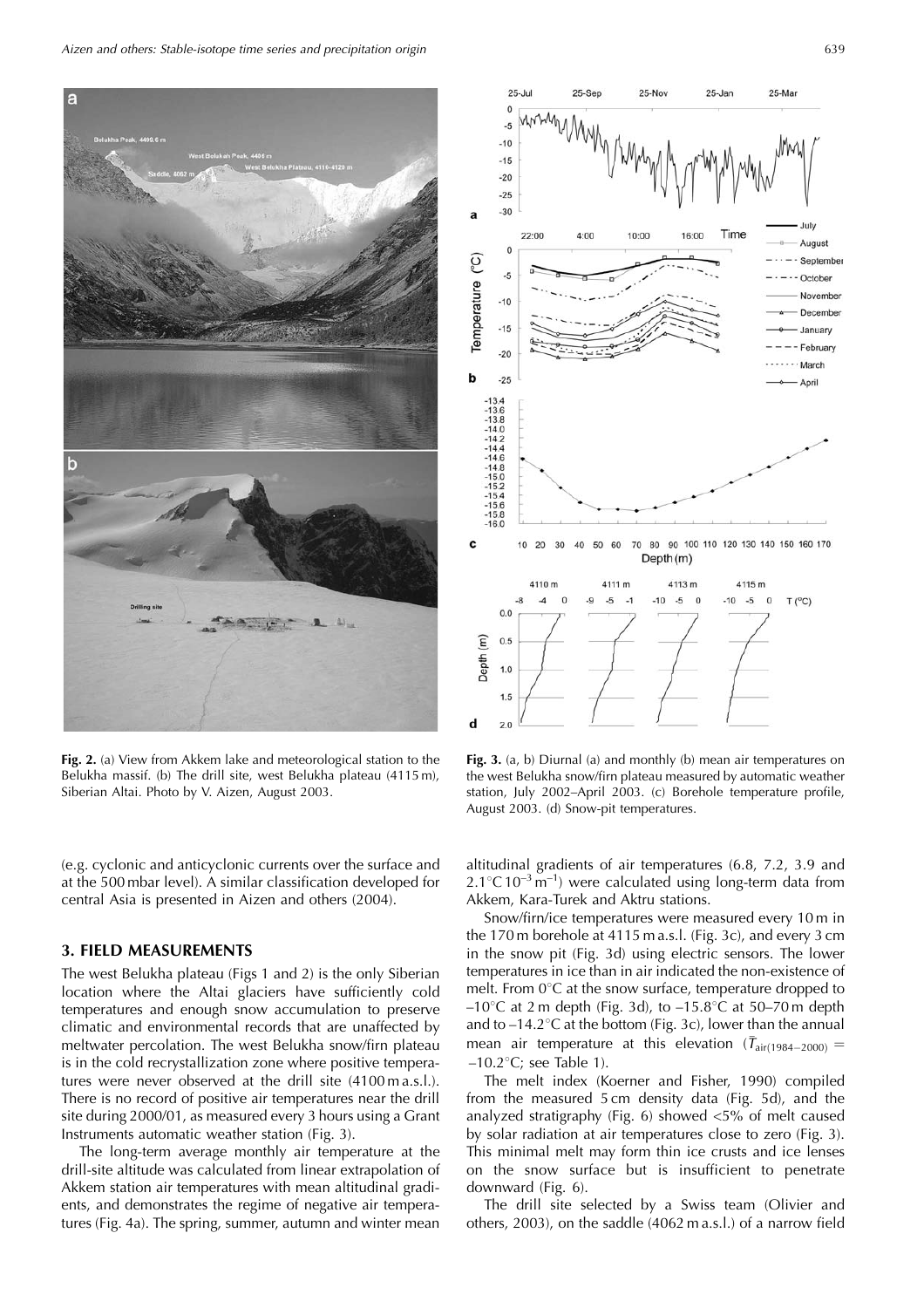

Fig. 4. (a) Long-term monthly means of air temperature at the drill site, precipitation and share/fraction of monthly precipitation in annual total at Akkem station. (b) Long-term monthly means and standard deviations of  $\delta^{18}O$  and d-excess averaged from Altai snow/firn-core records, 1984-2001. (c-e) Long-term mean number of days with different synoptic patterns: southwest cyclones (c); western cyclones and western anticyclone (d); and stationary cyclones/ultra-polar intrusion (e).

between the Belukha (4499 m a.s.l.) and west Belukha (4406 m a.s.l.) peaks (Figs 1 and 2), is lower and warmer. Furthermore, because of very strong snow and wind redistribution, particularly in the winter between the two peaks, the saddle is not as suitable for snow/firn-core records as the west Belukha plateau, where seasonal  $\delta^{18}O$  and  $\delta D$ signals (Fig. 5a and b) are better preserved.

In the summers of 2001 and 2002, snow samples were collected every 3–5 cm from five 2–3 m snow pits and one 7.0 m snow pit from the Belukha snow/firn plateau (4110– 4120 m a.s.l.). A 21 m snow/firn core was recovered at 4115 m a.s.l. (49°48' N, 86°33'E), where radio-echo sounding indicated the ice was about 176 m thick (Fig. 7). Snowpit, precipitation and fresh snow samples were collected into pre-cleaned plastic bottles. The density of fresh snow and snow pits was measured at 5 cm intervals using a 100 cm<sup>3</sup> stainless-steel sampler. The firn core (19 m long, 9.5 cm in diameter) was extracted from the bottom of the 220 cm snow pit with a Polar Ice Coring Office (PICO) fiberglass auger. The diameter, length and weight of each recovered core section were measured to calculate density. Firn-core sections, sealed in pre-cleaned polyethylene bags, were packed into insulated shipping containers and delivered to the Japanese National Institute of Polar Research (NIPR), Tokyo.

Five stakes and benchmarks were installed for location measurements by precise global positioning system (GPS) during summer field seasons on Belukha glacier (2001: GP-SX1, TOPCON; 2002: Allstar, CMC Electronics). An automatic snow-depth gauge was installed at stake 2 on 18 July 2001 (KADEC-SNOW, KONA system). The sensor detected snow and open air using photo-diodes in increments/declines of 1 cm to 26 October 2001. The surface

Table 1. Mean annual and seasonal oxygen and deuterium isotope ratios and deuterium excess in firn/ice-core (f/iC), snow-pit (snP) and precipitation (Pr) records from the Belukha plateau, the Altai and other glaciers and sites along the northern periphery of central Asia

| Station/glacier                                           | Sample<br>from | Period              | $P$ (share)          | $\tau$          | $\delta^{18}O$      | δD                  | d-excess    | $\Delta T$  | $\Delta\delta^{18}O$ | $\Delta d$        |
|-----------------------------------------------------------|----------------|---------------------|----------------------|-----------------|---------------------|---------------------|-------------|-------------|----------------------|-------------------|
|                                                           |                |                     | $mm$ (%)             | $^{\circ}C$     | $\%$                | $\%$ <sub>0</sub>   | $\%0$       | $^{\circ}C$ | $\%$ <sub>0</sub>    | $\%$ <sub>0</sub> |
| Belukha plateau, Altai                                    | f/iC           | June 1984-July 2000 | 690                  | $-10.2$         | $-13.6$             | $-98.14$            | 10.93       | 31.0        | 10.8                 | 27.9              |
| $(4115 \text{ m a.s.}$ .                                  |                | May-Sept            | 590 (83)             | $-1.74$         | $-13.4$             | $-97.27$            | 10.32       | 8.9         | 8.8                  | 23.9              |
|                                                           |                | Oct-Apr             | 100(17)              | $-14.8$         | $-15.3$             | $-108.64$           | 12.41       | 23.0        | 9.9                  | 25.8              |
|                                                           | snP            | July 2000-July 2001 | 826                  | $-9.7$          | $-13.8$             | $-100.9$            | 10.0        | 25.4        | 16.6                 | 16.6              |
|                                                           |                | May-Sept            | 595                  | $-1.5$          | $-12.2$             | $-87.6$             | 10.2        | 5.1         | 3.4                  | 5.1               |
|                                                           |                | Oct-Apr             | 233                  | $-16.7$         | $-17.7$             | $-98.7$             | 11.3        | 14.1        | 16.6                 | 16.6              |
| Inylchek, Tien Shan                                       | f/iC           | 1994-2000           | 1100                 | $-12.3$         | $-16.04$            | $-105.3$            | 23          | 33          | 10.2                 |                   |
| $(5100 \text{ m a.s.}!)^*$                                |                | May-Sept            | 800 (72)             | $-4.1$          | $-11.56$            | $-80.1$             | 12.4        |             |                      |                   |
|                                                           |                | Oct-Apr             | 300 (28)             | $-16.5$         | $-21.78$            | $-145.8$            | 28.4        |             |                      |                   |
| Omsk, western Siberia<br>$(94 \text{ m a.s.}!)^{\dagger}$ | Pr             | Year                | 401                  | 7.6             | $-13.46$            | $-98.2$             | 8.9         |             |                      |                   |
| Novosibirsk, western Siberia                              | Pr             | Year                | 422                  | 0.9             | $-14.64$            | $-104$              | 12.8        |             |                      |                   |
| $(162 \text{ mas.} \text{L})^{\dagger}$                   |                | May-Oct             | 295 (70)             | 12.2            | $-12.49$            | $-85.8$             | 14.1        |             | 6.68                 |                   |
|                                                           |                | Nov-Apr             | 128(30)              | $-10.1$         | $-19.17$            | $-142.3$            | 11.1        |             |                      |                   |
| Irkutsk, eastern Siberia                                  | Pr             | Year                | 445                  | 0.0             | $-12.12$            | $-92.9$             | 4.1         |             |                      |                   |
| $(485 \text{ mas.} \text{L})^{\dagger}$                   |                | May-Oct             | 376 (82)             | 11.1            | $-11.65$            | $-90.3$             | 3.0         |             | 4.48                 |                   |
|                                                           |                | Nov-Apr             | 84 (18)              | $-10.9$         | $-16.13$            | $-122.9$            | 6.2         |             |                      |                   |
| Enisejsk, eastern Siberia                                 | Pr             | Year                | 491                  | $-1.5$          | $-13.29$            | $-98.4$             | 7.9         |             |                      |                   |
| $(98 \text{ m a.s.}!)^{\dagger}$                          |                | May-Oct<br>Nov-Apr  | 312 (64)<br>177 (36) | 10.4<br>$-12.8$ | $-11.86$<br>$-17.6$ | $-84.8$<br>$-138.3$ | 10.1<br>2.8 |             | 5.78                 |                   |

Note: P is amount of precipitation; T is mean air temperature calculated with altitudinal gradient;  $\Delta T$  is absolute air-temperature amplitude;  $\Delta \delta^{18}O$  and  $\Delta d$  are respectively oxygen isotope and d-excess range between monthly mean extremes. \*Aizen and others (in press); <sup>†</sup>Araguás-Araguás and others (1998).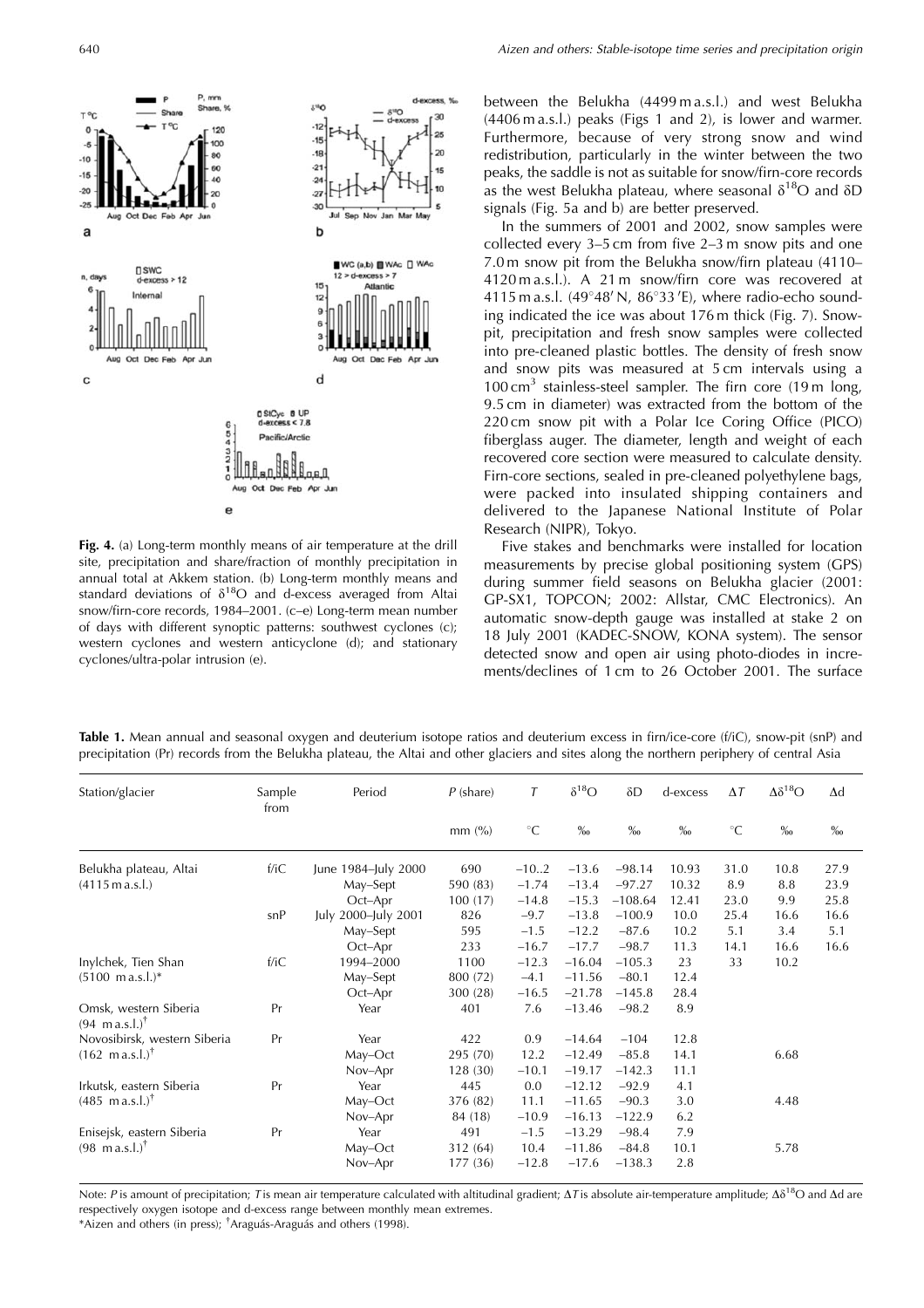

Fig. 5. (a–e) Isotopic composition in the snow/firn core:  $\delta^{18}O$  (a);  $\delta D$  (b); sulfate content SO<sub>4</sub><sup>2-</sup> (c); snow/firn density,  $\rho$  (d); and cumulative snow water equivalent, *EAc* (e). (f) Correlation between annual accumulation (Ac) records from firn/ice core and precipitation, P, at Akkem station. (g) Annual accumulation records from snow/firn core and precipitation at Akkem station. Years (1984-2001) represent winter intervals.

level was measured twice daily, in the morning and evening (Fig. 8). Daily snow accumulation (snow water equivalent (SWE) in mm; Equation (1)) was computed based on positive changes in the snow surface level  $(\Delta H$  in cm) and assuming a density of new snow ( $\rho$ ) of 0.22 g cm<sup>-3</sup> (Fig. 6c). Negative or zero values of  $\Delta h$  observed during snow sinking were considered as absence of daily snow accumulation.

$$
SWE_{ds} = 10(\Delta h_m + \Delta h_e)\rho \quad \text{if} \quad \Delta h > 0,\tag{1}
$$

where  $\Delta h_{\rm m}$  and  $\Delta h_{\rm e}$  are positive differences of morning/ evening and evening/morning changes in snow surface level; 10 is the unit transfer coefficient.

# **4. LABORATORY ANALYSIS**

The Altai cores were processed in a dedicated cold room at NIPR using techniques established for ultra-clean sample preparation. Frozen  $18 \text{ m}\Omega$  water blanks were passed through the entire system to ensure there was no contamination, and for quality control. Each 3-5 cm of the upper 11 m of the snow/firn core, as well as samples from five snow pits,

and fresh snow, were analyzed for  $\delta^{18}O$  and  $\delta D$  at NIPR. The bottom 10m of the core was analyzed for  $\delta D$  at the University of Maine and for  $\delta^{18}O$  at the University of Idaho. Oxygen isotope ratios were measured using the standard CO<sub>2</sub> equilibration technique (Craig, 1957). Hydrogen isotope ratios were measured using Cr reduction in a continuous flow system (Morrison and others, 2001). Data are reported in standard delta  $(\delta)$  notation vs Standard Mean Ocean Water (SMOW). The analytical precision for measurements of oxygen and deuterium isotope ratio was  $\pm 0.05\%$  and  $\pm 0.5\%$  respectively. Analytic uncertainty in d-excess was estimated at

$$
U(\mathrm{d}) = \left[ (u \delta D)^2 + 8(u \delta^2 O)^2 \right]^{1/2} = 0.52\%.
$$

which is mainly dependent on the analytical precision of deuterium. The technique of snow/firn-core stable-isotope analysis has been described by Kreutz and others (2001).

The concentration of sulfate was measured at NIPR by ion chromatography (Dionex 500 using AS14 separation column and conductivity detection). To examine the temporal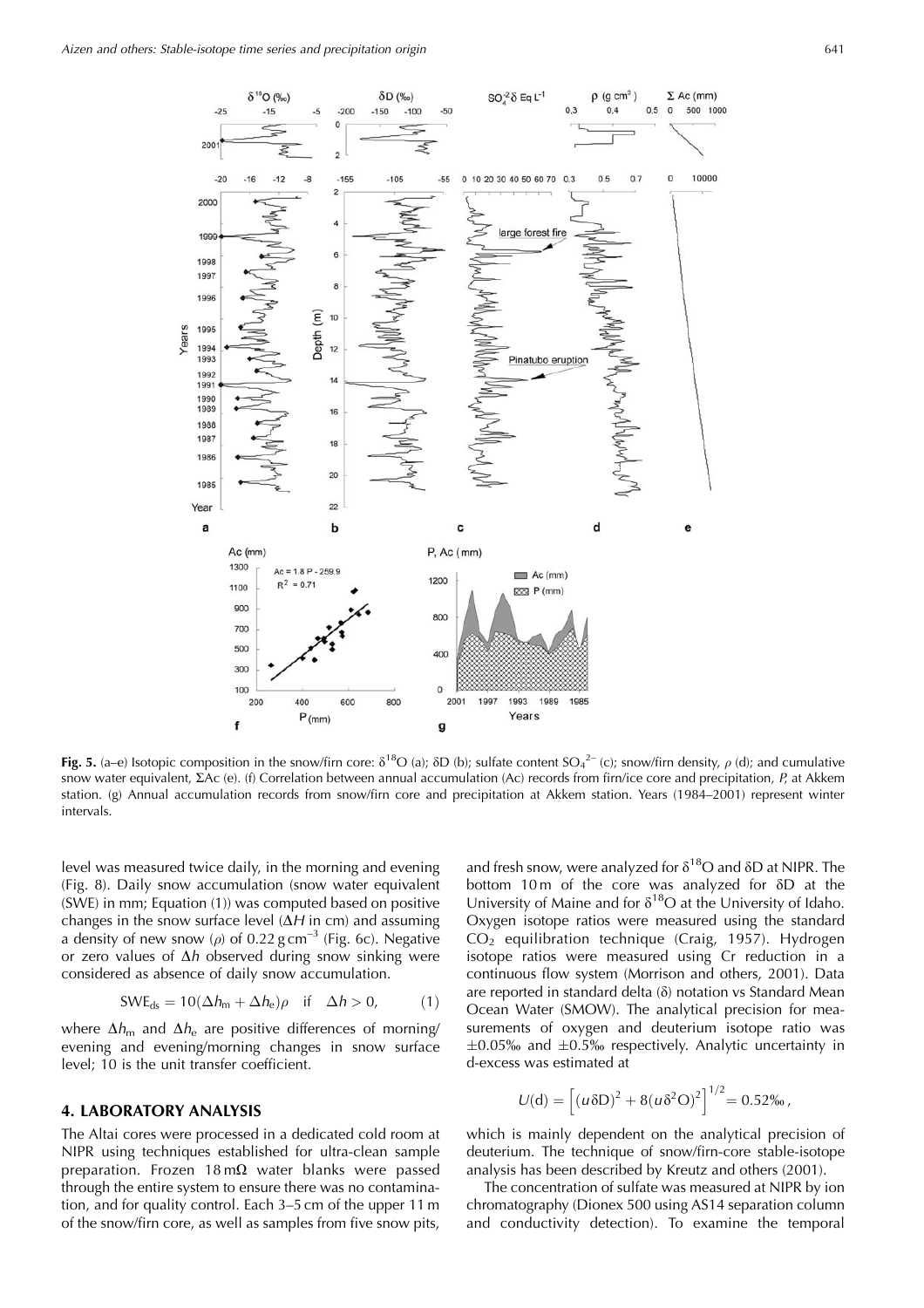

Fig. 6. Stratigraphy of 21 m snow/firn core recovered in 2001 (a), and stratigraphy (b) and snow/firn density (c) of 7 m snow/firn pit dug in 2002 from the west Belukha plateau with seasonal and annual-layer identification: 1. fine-grained snow/firn; 2. medium-grained snow/firn; 3. coarse-grained snow/firn; 4. 1-2 mm radiation of wind ice crusts; 5. ice lenses or ice layers up to 5 mm thick; 6. regelate snow/firn; 7. finegrained snow/firn with aeolian particles; 8. compact white snow/firn.

modes of variation in the stable-isotope records obtained from the snow/firn core, regression, spectral and K-mean clustering analyses (SYSTAT version 9 (SPSS Inc.)) were used.

#### **5. RESULTS**

# 5.1. Establishing a depth–age relationship

No significant post-depositional effects were apparent in the oxygen and hydrogen records from the firn core, as the amplitude of the signal near the bottom of the core was similar to that observed near the surface (Fig. 5a and b). To determine annual snow accumulation layers, we used stable-isotope records with existing, well-preserved seasonal  $\delta^{18}$ O and  $\delta$ D signals (Fig. 5a and b), visible seasonal accumulation evidence in snow/firn stratigraphy (Fig. 6) and annual precipitation data from Akkem station (Fig. 5f and g). Identification of annual accumulation layers in the snow/firn core was based on the extreme values of  $\delta^{18}O$  and  $\delta D$ , as minimum winter and maximum summer air temperatures are a distinctive characteristic of the Altai meteorological regime (Fig. 4a). In cases of double isotopic peaks during the warm seasons of 1984, 1985, 1994, 1996 and 1998 (Fig. 5a and b), visible seasonal accumulation evidence in snow/firn stratigraphy (Fig. 6) was used as the basis of dating, with corresponding annual accumulation compared to annual precipitation data from Akkem station for these years.

Snow and firn-ice densities (Fig. 5d) were used to establish cumulative depth/water-equivalent profiles (Fig. 5e). The correlation between annual accumulation layers in the snow/firn core and precipitation at Akkem station reached 0.82 (Fig. 5f and g). The mean annual accumulation rate calculated at the drill site was 690 mm w.e.  $a^{-1}$  from summer 1984 to summer 2001; this agrees with the calculated accumulation rates presented in the World Atlas of Snow and Ice Resources (Kotlyakov, 1997) and with the rate of annual net accumulation obtained and validated through tritium and <sup>210</sup>Pb records by Olivier and others (2003).

To verify the core chronology, we used the marker horizon of the Pinatubo (Philippines) volcanic eruption of June 1991 (Soden and others, 2002). The ice layers of volcanic origin have been deduced from acidity measurements (mainly  $H_2SO_4$ ) along firn/ice cores (Zielinski and others, 1996; Clausen and others, 1997; Schwander and others, 2001; De Angelis and others, 2003). The sulfate profile of the firn core reported in Figure 5c indicated two spikes in the  $SO_4^2$  outside the regular seasonal variations. The strong peak of  $50.88 \mu E L^{-1}$  measured at 14.01 m corresponds to summer 1991 (Figs 5c and 6), documenting the Pinatubo eruption. The second sulfate peak at 5.8–6.0 m is associated with the large forest fire that occurred in Siberia in 1998.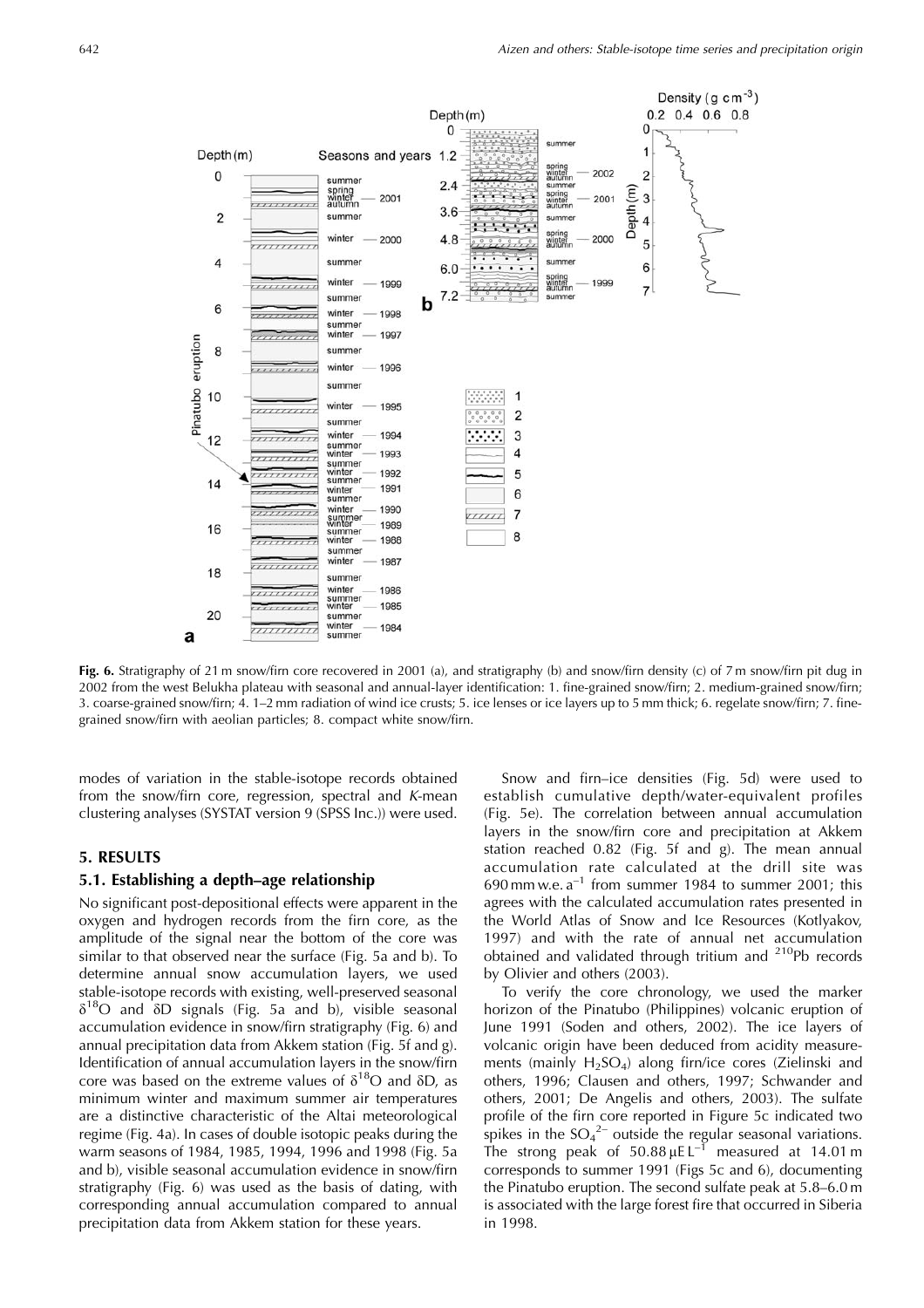

Fig. 7. Ice-thickness profiles, snow pits, the weather station and snow/firn drill site on the west Belukha plateau, projected onto an aerial photograph.

In addition, to validate the 17 annual accumulation layers identified in the snow/firn core, we used single series Fourier analysis, which reveals major physical processes causing periodic rhythms in the  $\delta^{18}O$  and  $\delta D$  ratios (e.g. regular annual cycles) (Table 2). The confidence interval for standardized spectral density of the white noise was determined according to the Kolmogorov-Smirnov criterion. The largest values of the  $\delta^{18}O$  periodogram relate to the high-frequency part of the spectra. The maximum variance in the  $\delta^{18}O$  and  $\delta D$  is explained by variations with a period of 30.8 in the 524 records (where 524 is the number of snow/firn-core samples from the west Belukha plateau). The period of 30.8 is associated with 17 regular annual cycles (i.e.  $524/30.8 = 17$ ) in air temperature during precipitation. These cycles correspond to 17 annual accumulation layers (1984–2001) identified both in stableisotope ratios and in the snow/firn stratigraphy (Figs 5 and  $6$ ).

# 5.2. Seasonal/monthly snow accumulation

To verify the correlation between snow accumulation on the Belukha plateau (Acds) and precipitation at Akkem station  $(P_{Akkem})$  obtained through ice-core annual records, measurements of snow surface level at the drill site were used at daily and event scale (Fig. 8). The  $F$  test demonstrated a statistically significant correlation of  $r = 0.72$  and 0.89

(under  $n-2 = 31$  and 18, at  $p = 0.90$ ) between daily/event precipitation at Akkem station and daily/event snow accumulation at the drill site (Fig. 9). Two months of automatic daily measurements of the snow surface level did not allow development of a snow accumulation/precipitation relationship at a monthly scale. The relative value of standard error (STE in %) of regression increases with decreasing duration of averaging:  $STE(year) = 104$  mm (i.e. 14% of 690 mm average), STE(event) =  $7.5$  mm (i.e.  $25\%$  of 29.4 mm event mean) and  $STE(\text{day}) = 4.5$  mm (i.e. 37% of 12.6 mm daily mean). Therefore, STE(season/month) should be less than 25% (STE(event)) and more than 14% (STE(year)).

Significant correlation (Ac<sub>ds</sub>/P<sub>Akkem</sub>) validated application of the normalization technique (Barlow and others, 1993; Shuman and others, 1995; Yao and others, 1999; Aizen and others, 2004) to develop the seasonal/monthly/event snow accumulation (Ac(s/m/e)<sub>ds</sub>) from snow/ice records. Annual  $\alpha$  accumulation (Ac(y)) at the drill site was normalized by the share/fraction  $(k)$  of monthly/seasonal/event precipitation in annual total  $(P(y)_{Akkem})$  at Akkem station (Equation (2))  $(Table 3).$ 

$$
Ac(i)_{ds} = k(i)Ac(y),
$$
 (2)

where *i* is the seasonal/monthly/event period (e.g. January, February...December),  $Ac(i)_{ds}$  is the snow accumulation for the '*i*' period of time, and  $k = P_{Akkem}(i)/P(y)_{Akkem}$ .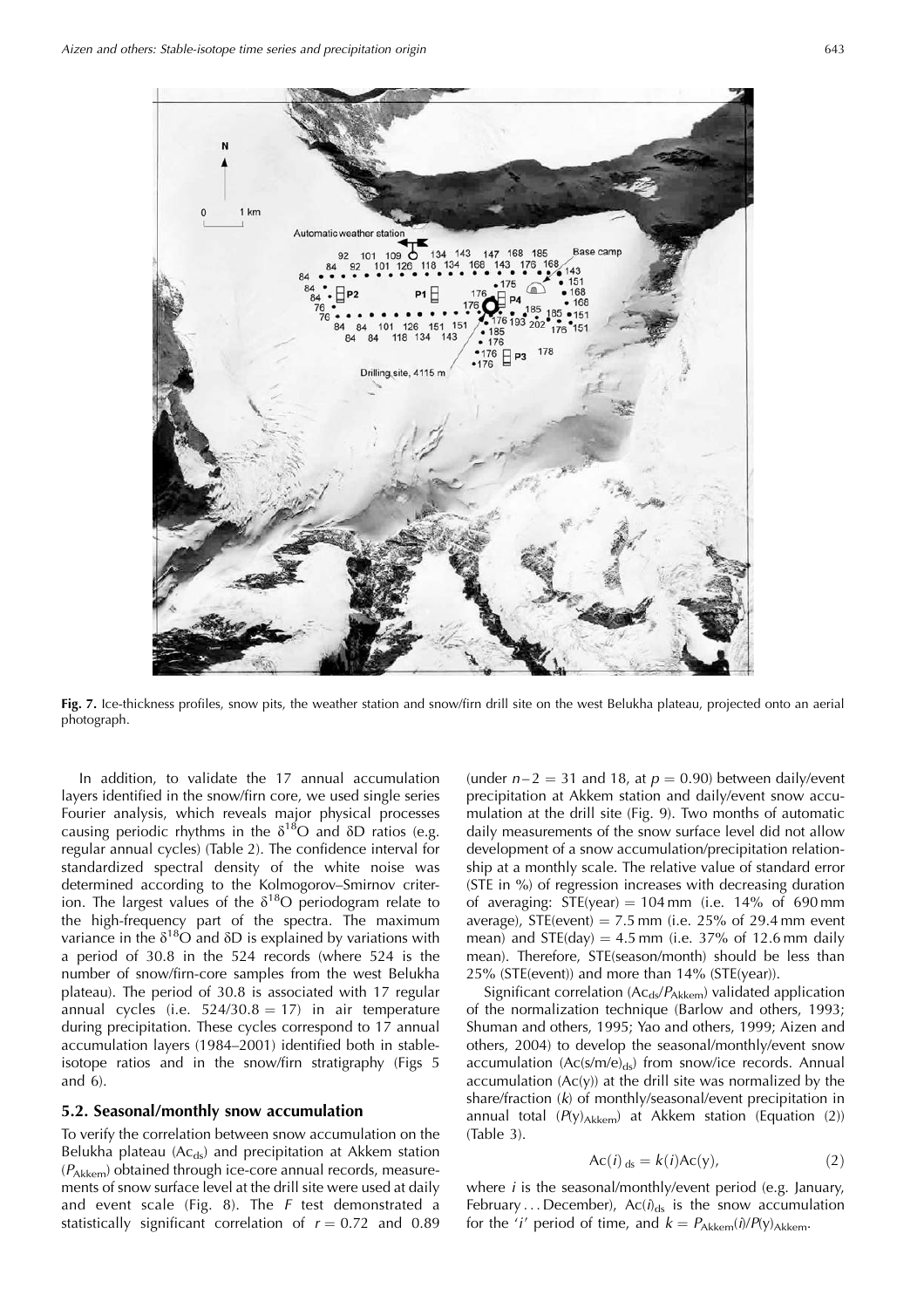$h$  (cm)

120

100

 $80$ 

60

40

20  $\overline{0}$ 

 $\overline{a}$ 

60

50

40

30

20

10

 $\mathbf 0$ 18 25

18

Jul

 $P$  (mm)

25

Jul

Aug

 $01$ 

08 15 22 29

SWE (mm)



Drill site

SWF

**SWET** 

 $\mathbf{d}$ 

 $29$ 

5

Sep

05  $12$ 

12

Sep

 $1 - 1$ 

Aug Aug Aug

Akkem

P<sub>2</sub>

 $\mathbf{8}$ 15  $22$ 

Aug

SWE  $<sub>z</sub>$  (mm)</sub>

500

400

300

200

 $100$ 

 $\overline{0}$ 

 $P\Sigma$  (mm)

250

200

150

100

50

 $\mathbf{0}$ 

Monthly snow accumulation values for 2000 calculated by the normalization technique agreed with corresponding values calculated using the linear relationship of event snow surface/precipitation data (Fig. 9) and verified the developed evaluation of seasonal/monthly/event accumulation  $(Table 3).$ 

Furthermore, calculated seasonal snow accumulation values were verified using the snow/firn stratigraphic profile (Fig. 6), where winter layers could be differentiated from others by their homogeneous bright-white crystal structure. In the spring layers, there are signs of  $1-2$  mm slender radiation crusts, while summer layers have ice lenses up to 8 mm thick. The autumn layers could be identified by more compact firn and yellow-brown aeolian particles. Uncertainty in calculating seasonal accumulation using the normalization technique was less than  $\pm 10\%$  of the seasonal accumulation rate obtained from the snow/firncore stratigraphic profile. Snow/firn stratigraphic profiles (Fig. 6) allowed partitioning of the firn-core layers with a seasonal resolution, while monthly precipitation data from the Akkem and Kara-Turek meteorological stations enabled profiling of the firn-core records, with monthly/event resolution for the spring, summer and autumn seasons. For example, the sulfate peak measured at 14.01 m is related to the firn-core layer of May-June 1991, corresponding to the



Fig. 9. (a, b) Relationships between precipitation at Akkem station (PAkkem) and automatically measured daily accumulation (snow water equivalent;  $SWE_{ds}$  at the drill site, and between monthly precipitation at Akkem station (P<sub>Akkem</sub>) and monthly snow accumulation (Ac<sub>ds</sub>) data obtained from ice-core records through normalization technique.

Pinatubo eruption (in June). The thin winter layers were considered as the sum of accumulation over 3 months.

The corresponding annual seasonal/monthly  $\delta^{18}O$  and δD compositions were averaged as arithmetic means of every 3-5 cm of measured stable-isotope ratios in each seasonal accumulation layer of the snow/firn core. Barlow and others (1993), Shuman and others (1995), Yao and others (1999) and Aizen and others (2004) have used the same approaches to evaluate seasonal accumulation in snow/firn/ice cores.

#### 5.3. Stable isotopes from firn core and snow pits

The mean  $\delta^{18}O$  and  $\delta D$  isotope ratios from the Altai core,  $-13.6\%$  and  $-98.14\%$  respectively, are in accordance with other stable-isotope records obtained from central Asia and Siberia (Table 1). The concordance is related to the mean annual isotopic composition of precipitation from the Omsk and Eniseisk stations in southwest and southeast Siberia. However, seasonal means and deuterium excess from the station precipitation differ from the firn-core records.

Table 2. Largest periodogram values of  $\delta^{18}O$  and  $\delta D$  records in 524 snow/firn-core samples from the west Belukha plateau

|             |                | $\delta^{18}O$ |                  |                 |             |                | δD           |                       |                    |
|-------------|----------------|----------------|------------------|-----------------|-------------|----------------|--------------|-----------------------|--------------------|
| Time series | Frequency      | Period         | Periodogram      | Density         | Time series | Frequency      | Period       | Periodogram           | Density            |
| 6           | 0.032<br>0.011 | 30.8<br>87.3   | 188.37<br>181.43 | 102.25<br>90.20 | 17<br>6     | 0.032<br>0.011 | 30.8<br>87.3 | 123131.28<br>11842.30 | 6619.54<br>5771.29 |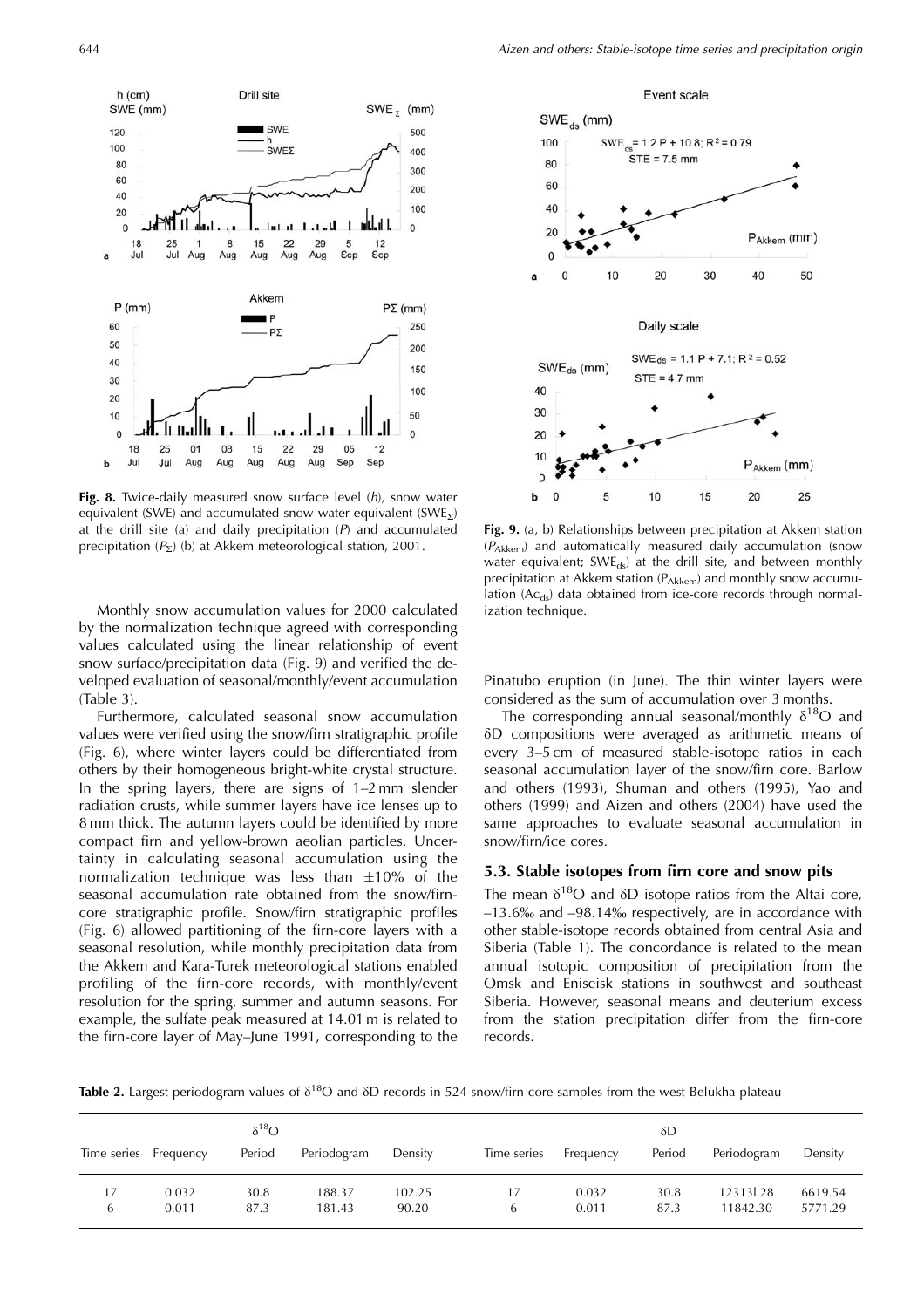Table 3. Calculation of monthly accumulation by normalization technique (Ac<sub>ds</sub>) from ice-core records and by developed equation (Fig. 9) based on snow accumulation measurements (SWE<sub>ds</sub>) at the drill site

| Month        | $P_{Akkem}$ | Share in<br>$P_{\Sigma}$ | $Ac_{ds}$ by<br>normalization | $SWE_{ds}$ by equation:<br>$1.2P_{\text{Akkem}} + 10.8$ |
|--------------|-------------|--------------------------|-------------------------------|---------------------------------------------------------|
|              | mm          |                          | mm                            | mm                                                      |
| Dec          | 17.2        | 0.03                     | 23.2                          | 31.4                                                    |
| Nov          | 13.4        | 0.02                     | 18.1                          | 26.9                                                    |
| Oct          | 34.8        | 0.06                     | 47.0                          | 52.6                                                    |
| Sept         | 35.2        | 0.06                     | 47.5                          | 53.0                                                    |
| Aug          | 96.9        | 0.17                     | 130.9                         | 127.1                                                   |
| Jul          | 70.8        | 0.12                     | 95.6                          | 95.7                                                    |
| Jun          | 132.2       | 0.23                     | 178.5                         | 169.4                                                   |
| May          | 94.8        | 0.17                     | 128.0                         | 124.6                                                   |
| Apr          | 49.7        | 0.09                     | 67.1                          | 70.4                                                    |
| Mar          | 11.6        | 0.02                     | 15.7                          | 24.7                                                    |
| Feb          | 6.5         | 0.01                     | 8.8                           | 18.6                                                    |
| Jan          | 4.8         | 0.01                     | 6.5                           | 16.6                                                    |
| $P_{\Sigma}$ | 567.9       | 1                        |                               | $STE = 0.036$ mm $(0.06\%)$                             |

Note:  $P_{Akkem}$  is monthly precipitation at Akkem station;  $P_{\Sigma}$  is share of monthly precipitation in annual total.

The higher average annual as well as cold-season air temperatures at the Altai drill site correspond to higher mean annual and cold-season oxygen isotope ratios showing slightly less depletion of the heavy isotopes than measured in the Inilchek glacier core, in the Tien Shan (Table 1). The higher minimum  $\delta^{18}O$  values in the Altai snow/firn core than from the Tien Shan winter records are caused by shorter trajectories of air masses bringing moisture to the Altai glaciers from the same moisture source, demonstrating the continental effect depleting the meteoric water moving farther from the source of water vapor (Dansgaard, 1964; Friedman and others, 1964). During the cold season, the airmass influxes move over the Eurasian continent, eastward along the main route: from the high latitudes of Iceland to western Siberia and then to central Asia (Glukh and

Kononova, 1982). Furthermore, proportionally less coldseason, i.e. October-April, precipitation amounts at the Altai drill site compared to the Tien Shan result in a higher mean isotope ratio in the Belukha plateau firn-core records (Table 4). For example, 17% of cold-season precipitation at the Altai drill site, with -15.3‰ of  $\delta^{18}$ O mean during the cold season, resulted in a 1.7% depletion of the annual mean level, while 28% of cold-season precipitation at the Tien Shan, with  $-21.78\%$  of  $\delta^{18}$ O mean, resulted in a 5.74 $\%$ depletion of the annual mean level.

Mean  $\delta^{18}O$  isotope values of the annual records show similar averages throughout the period 1984–2001, varying from  $-15.5\%$  to  $-12.3\%$ . The distribution in  $\delta^{18}O$  and  $\delta\overline{D}$ records from the Altai snow/firn core shows well-preserved seasonal variations (Fig. 5) and is significantly controlled by temperature (Table 1), by share of cold/warm-season precipitation amount and by precipitation origin (Appendix; Fig. 10). The share of cold/warm season, i.e. October-April precipitation/May-September precipitation, was determined as the fraction of monthly total precipitation amount (Fig. 4a) in the annual total. Mean monthly oxygen isotope ratios from the Altai snow/firn core reflected a typical continental climate with an overall range between absolute maximum and minimum values of 16.6‰, corresponding to the amplitude of maximum and minimum air temperatures observed from 1984 to 2001 ( $\Delta T = 31^{\circ}$ C) (Table 1).

The highest monthly mean  $\delta^{18}O$  values of -13.4‰ are related to the warm-season accumulation layers, with mean air temperatures of  $-1.8$ °C (Table 1). Cold season minimum mean  $\delta^{18}O$  values of -15.3% were associated mainly with minimum mean air temperatures of  $-14.8^{\circ}$ C. The highest variability in seasonal  $\delta^{18}O$  and  $\delta D$  was observed in the cold-season firn layers, whereas the most variable season for air temperatures is from the end of autumn to the beginning of spring (Fig. 4a and b).

# 5.4. Relationship between stable hydrogen- and oxygen-isotope ratios

The slope and intercept in the covariance between the stable hydrogen and oxygen isotopic concentration found in most meteoric water and defined by Craig (1961) as the global

|            |                 |        | $\delta^{18}O$ | d-excess                                                                          |      |      |      | Share<br>Uncertainty |                      |                          |                         | Seasons        |            |
|------------|-----------------|--------|----------------|-----------------------------------------------------------------------------------|------|------|------|----------------------|----------------------|--------------------------|-------------------------|----------------|------------|
| <b>SP</b>  | Moisture source | Max.   | Min.           | Ave.                                                                              | Max. | Min. | Ave. | Year                 | Spr.                 | Summ.                    | Aut.                    | Wint.          |            |
|            |                 |        |                | Total accumulation (mm w.e.) 12 591<br>Mean accumulation rate (mm w.e. $a^{-1}$ ) |      |      | 690  | 3037<br>133          | 6752<br>376          | 1967<br>834<br>52<br>129 |                         |                |            |
| <b>SWC</b> | CA              | $-9.6$ | $-24.7$        | $-14.1$                                                                           | 25.6 | 12.0 | 14.7 | 33                   | 33                   | 32                       | 40                      | 24             | Year       |
|            | Oceanic         | $-8.1$ | $-19.7$        | $-13.3$                                                                           | 12.0 | 1.1  | 8.1  | $\pm 8$<br>67        | $\pm 9$<br>67        | $\pm 6$<br>68            | $\pm 8$<br>60           | $\pm 21$<br>76 | Year       |
| <b>WC</b>  | Atlantic        | $-9.7$ | $-19.7$        | $-13.8$                                                                           | 12.0 | 7.0  | 9.6  | ±7<br>56             | $\pm 9$<br>57        | $\pm 5$<br>60            | $\pm 6$<br>36           | ±19<br>76      | Spr., aut. |
| UP, NWC    | Arctic/         | $-8.1$ | $-16.7$        | $-12.4$                                                                           | 7.8  | 1.1  | 5.6  | $\pm 6$<br>11        | ±7<br>10             | $\pm 4$<br>8             | $\pm 4$<br>24           | $\pm$ 19       | Summ.      |
| StCyc      | Pacific         |        |                |                                                                                   |      |      |      | $\pm 8$<br>10<br>±7  | $\pm 8$<br>10<br>±14 | ±7<br>9<br>±7            | $\pm 9$<br>7<br>$\pm 6$ |                | Summ.      |

Table 4. Clustered average/extreme  $\delta^{18}O$  and d-excess values from accumulation layers formed by precipitation originating from central Asian (CA) and oceanic moisture sources, their share (%) in the total annual and seasonal accumulation layers and uncertainty (%) of clustering

Note: SP is prevailing synoptic pattern; SWC is southwestern cyclone; WC is western cyclone; UP is ultra-polar intrusion; StCyc is stationary cyclone; Spr., Summ., Aut., Wint. are spring, summer, autumn, winter.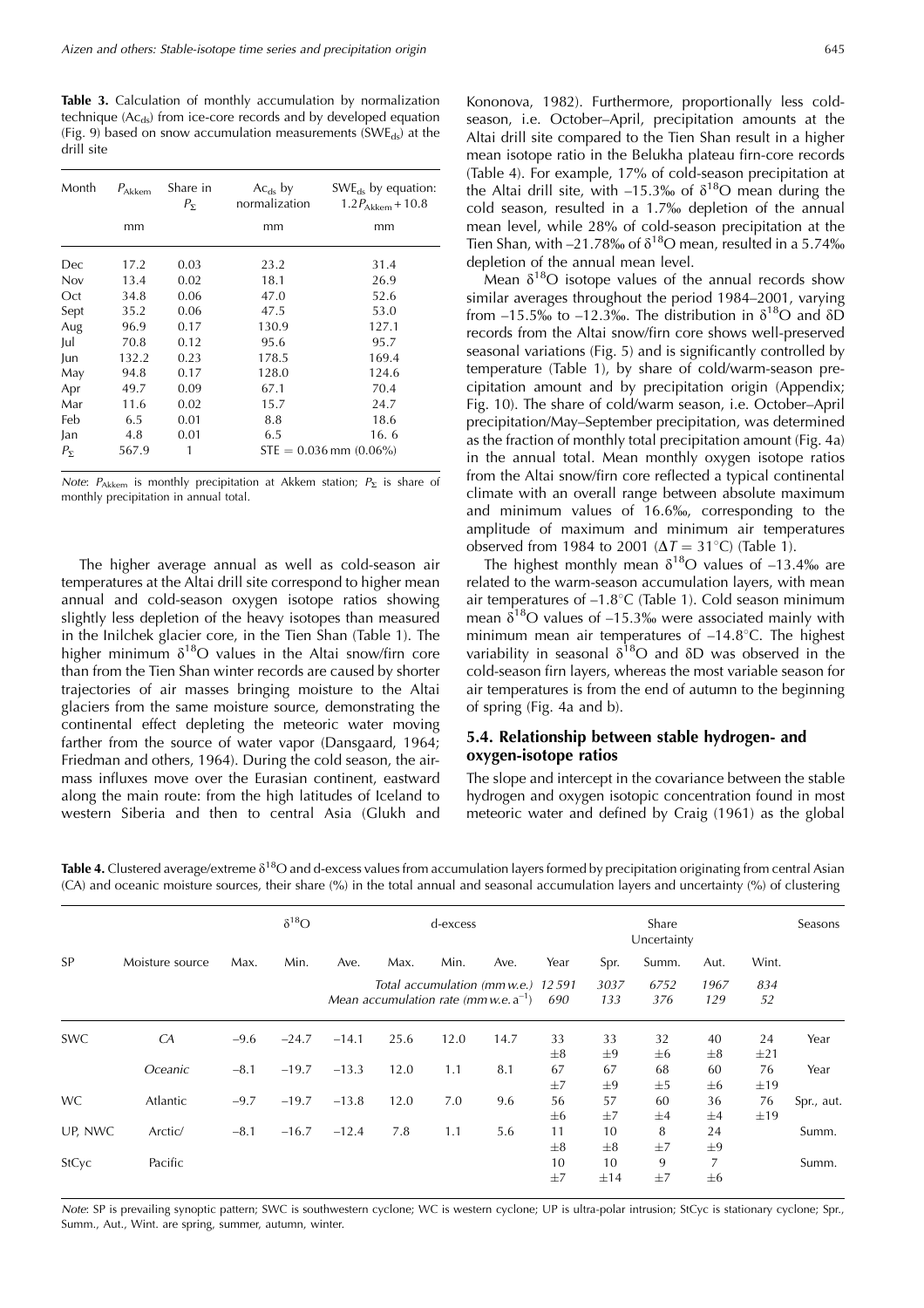

Fig. 10. (a-c) Monthly means of  $\delta^{18}O$  averaged from Altai snow/firn-core records and air temperature at the drill site (a) and d-excess (b), and precipitation amount at Akkem station (c). (d) Monthly means of  $\delta^{18}O$  and d-excess records obtained from snow pit, 2000/01, and number of days with synoptic patterns, n, that brought precipitation to the Altai. (e) Mean monthly air temperature at the drill site and snow accumulation measured from snow pit, 2000/01.

meteoric water line (GMWL) are useful in understanding the systematics of isotopic fractionation (Kendall and McDonnell, 1998). The slope of the GMWL, 8, is related to the ratios of fractionation factors, when the minor dissimilarity is caused by a kinetic fractionation effect during evaporation. The intercept of the GMWL, 10, is termed the deuterium excess (d-excess), a concept introduced by Dansgaard (1964), i.e. d-excess (‰) =  $\delta D - 8\delta^{18}O$ . Deuterium excess is a parameter reflecting re-evaporation at land surfaces and/ or mixing along air-mass trajectories. A smaller or larger intercept in the local relationship, from the snow/firn core, fresh snow, snow pit and precipitation, compared with the

GMWL (Fig. 11a) reflects different kinetic evaporation effects on the transferred water vapor (e.g. initial water vapor was more quickly or slowly evaporated under non-equilibrium conditions (Kendall and McDonnell, 1998)). The amount of d-excess is dependent on sea surface temperatures during evaporation, as well as other physical conditions including fractioning of isotopes during ice crystal formation in clouds, re-evaporation/sublimation of snow below clouds in unsaturated air, and post-depositional modification of the isotope signal, for example by melting, evaporation, sublimation and wind erosion (Merlivat and Jouzel, 1979; Jouzel and Merlivat, 1984; Ciais and Jouzel, 1994).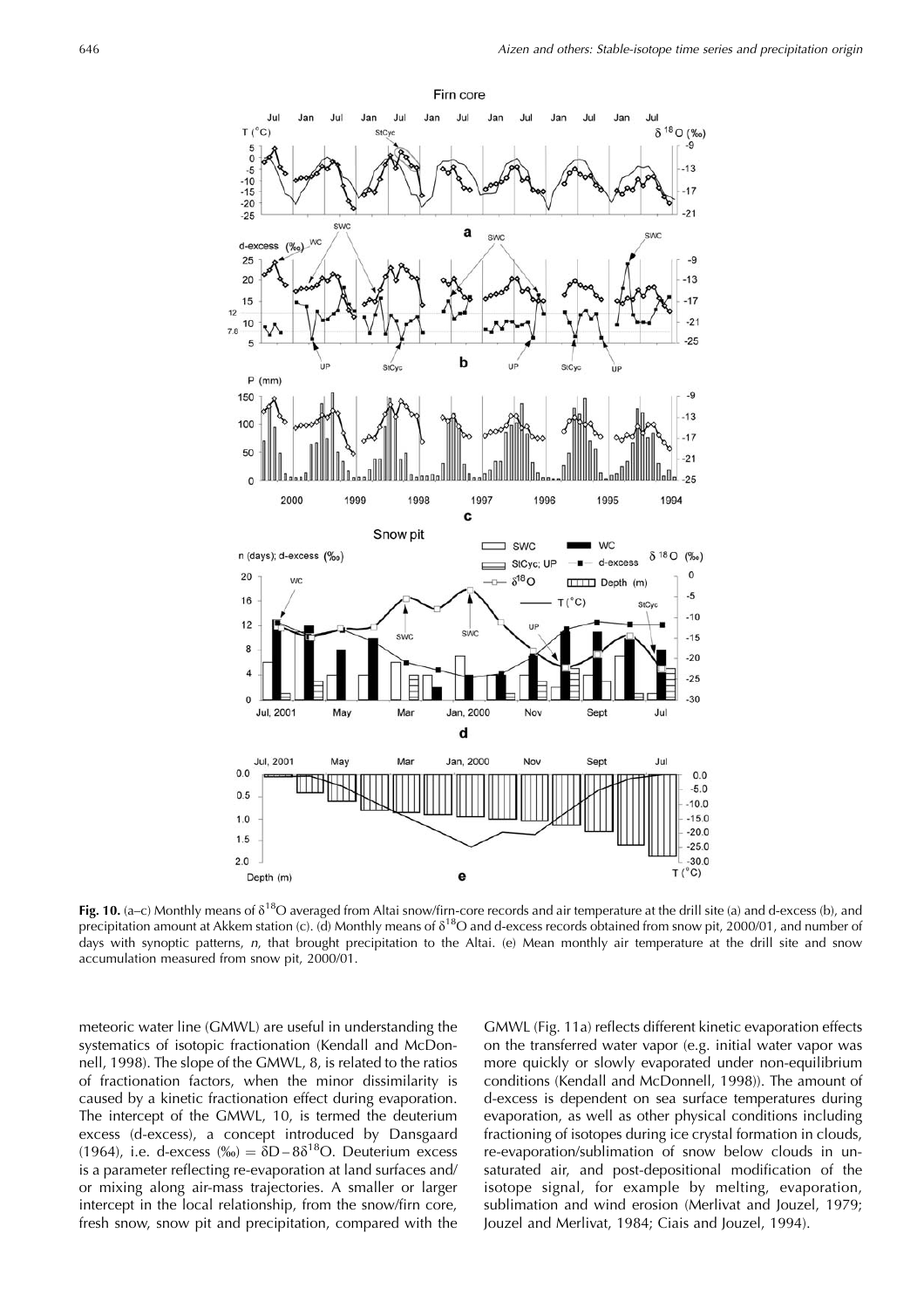

Fig. 11. (a) Annual and seasonal deuterium ( $\delta D$ ) and oxygen ( $\delta^{18}O$ ) isotope relationship (Altai MWL) in snow pit, fresh snow, precipitation and snow/firn core on the west Belukha plateau, 2001. (b) Distribution of d-excess and  $\delta^{18}O$  and ten-sample averages from Altai 2001 snow/ firn core.

The  $\delta^{18}O$ – $\delta$ D relationship in the precipitation, snow pits and snow/firn core from the Belukha plateau (Fig. 11a) has a similar slope to the covariance (i.e. 8) as that of the GMWL, indicating the same initial relationship of fractionation factors, and points to the absence of strong melt and percolation in the snow/firn core. The slopes did not approach typical sublimation/evaporation line slopes of about 5 (Clark and Fritz, 1997).

The spatial distribution of the long-term annual averages of d-excess in snow/firn-core records and precipitation is characterized by a significant spread, ranging from 23‰ for the Tien Shan firn-core records to 4.1% from precipitation at Irkutsk station in eastern Siberia (Table 1). Another eastern Siberian station, Eniseisk, also demonstrated a relatively low d-excess value of 7.9%. At the western Siberian stations, Omsk and Novosibirsk, long-term annual averages of d-excess gradually increase to 8.9‰ and 12.8‰ respectively.

The average d-excess of snow/firn-core records varies around 10.9‰, similar to the intercept of the GMWL. There is a correlation between the two isotope parameters  $(r^2 = 0.93)$  and close accordance between the Altai meteoric water line (MWL) and GMWL (Fig. 11a). The d-excess variability is preserved throughout the core record,

ranging from 1.8‰ to 29.7‰. The d-excess values vary from 8‰ to 14‰ in >50% of snow/firn-core records (Fig. 12).

Along with the significant influence of snow formation temperature on d-excess, we assume that in the alpine areas of central Asia the large (up to 18‰ in 1994/95; Figs 4b and 10b and d) seasonal fluctuations in Altai d-excess values (Hoffmann and others, 1998; Holdsworth and Krouse, 2002; Kreutz and others, 2003) are explained by regional-scale hydrological processes such as source, transport and recycling of atmospheric moisture. Low air temperatures during cold dry seasons and high humidity during warm seasons, when the main precipitation occurs (83% (Fig. 4a; Table 1)), reduces the effect of partial re-evaporation of snowflakes below clouds and of sublimation from snow surfaces on the firn-core records. Post-depositional effects of melt/refreezing and evaporation/sublimation from the surface on the west Belukha plateau are negligible because positive temperatures were never observed at the drill site which is located in the cold recrystallization zone (Fig. 3a and b).

The long-term monthly means of d-excess show welldefined and systematic seasonal variations (Figs 4b and 10d), with a mean maximum in February/January and a minimum in August/July. A firn/ice core drilled in the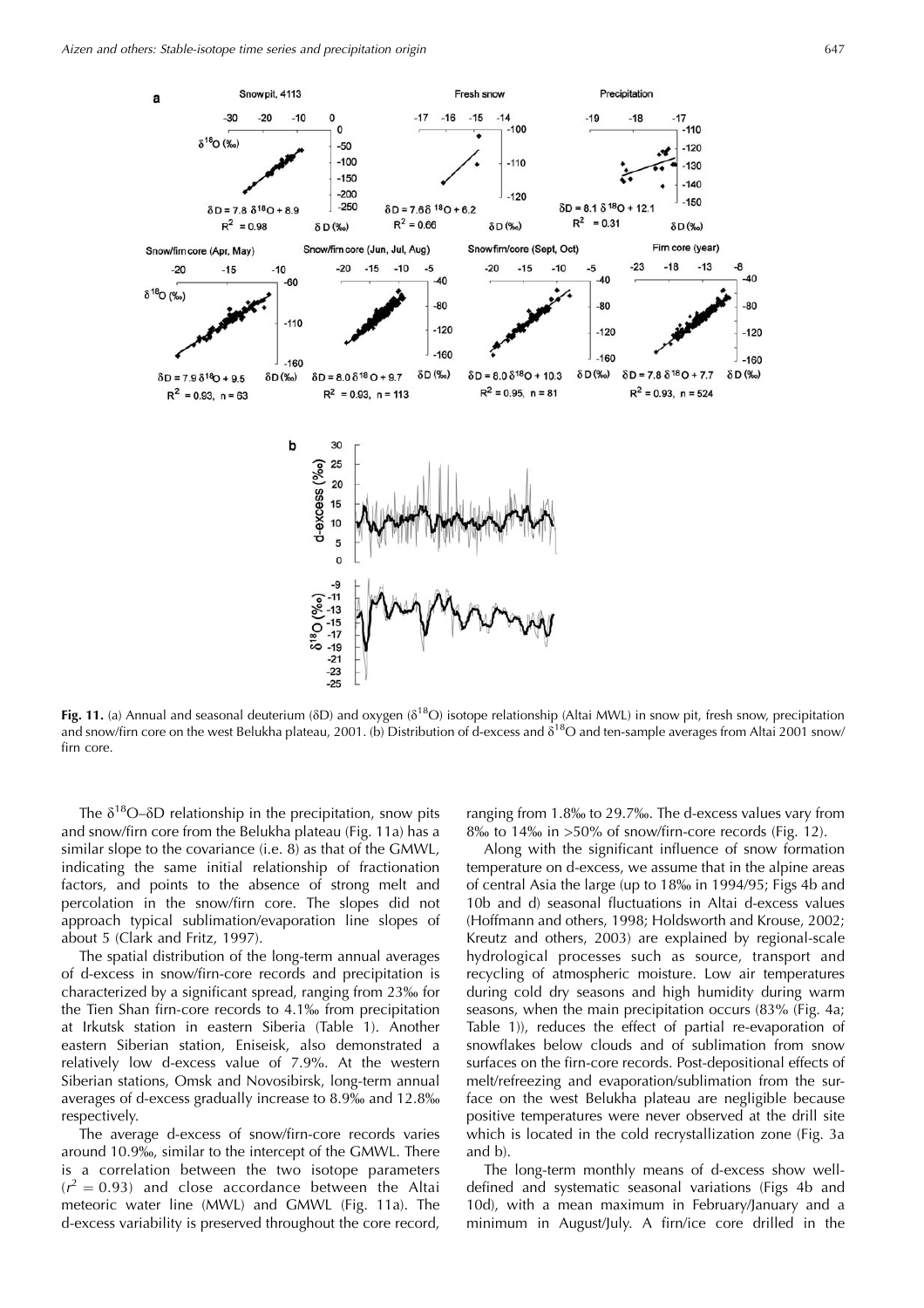

Fig. 12. Probability distribution of d-excess values ( $F$  in %) in snow/firn-core records from precipitation originating over different moisture sources.

Tien Shan (Kreutz and others, 2003) exhibits seasonal d-excess and  $\delta^{18}O$  variability similar to that in the Altai, i.e. lowest d-excess and highest  $\delta^{18}O$  values correspond to the summer season with maximum precipitation and air temperatures. On the other hand, a firn core from Tsast Ula ice cap, Mongolia, displays inverted seasonal levels of d-excess and  $\delta^{18}O$  (Schotterer and others, 1996).

From May to January, the long-term monthly means of d-excess are almost constant, 9.5-11.2% (Fig. 4b), with about the same intercept as for the GMWL. From February to April, d-excess increased and reflects the modification of air masses during passage over relatively warm continental waters (Gat and Dansgaard, 1972; Gat and Carmi, 1987).

Compared to the Northern Hemisphere stations, where the average d-excess values reach a maximum in December/ January and a minimum in June/July (Froehlich and others, 2002), Altai snow/firn-core records show a delay of about 1 month (Fig. 4b). This insignificant asymmetry probably reflects the interior and elevated location of the Altai drill site, and complexly originated precipitation inputs to the west Belukha accumulation areas. The long-term mean extremes in the seasonal variation of d-excess values from the Altai snow/firn-core record range from 15.5‰ to 9.5‰ (Fig. 4b), insignificantly higher than corresponding values from Northern Hemisphere stations, which varied from  $12.1\%$  to  $7.7\%$  (Froehlich and others, 2002). Low snowformation temperatures partially caused increasing d-excess values in the firn-core records (Ciais and others, 1995).

At the end of winter/beginning of spring, warming occurs faster in the inner-continental regions than in the coastal regions, increasing inland evaporation. Low-humidity conditions in the cold-season continental air masses cause rapid evaporation, and hence high d-excess values in subsequent precipitation. Long-range transport of air masses from the eastern Black Sea, Caspian and Aral Seas causes conditions favorable to rapid evaporation and the formation of high d-excess values in the insignificant precipitation that accumulates on the Altai glaciers during these months (Fig. 4a and b).

During the warm season, moisture is brought by western and northwestern air masses formed under relatively high air temperatures and humidity conditions that are associated with low d-excess values.

#### 5.5. Synoptic patterns and precipitation origin

To identify the origin and trajectories of moisture, the mean seasonal amount of precipitation,  $\delta^{18}O$  isotopic content and d-excess values in the snow firn-core records were compared with the monthly frequency of synoptic patterns using correlation analysis.

The main synoptic pattern that brings moisture to the Siberian Altai during the year is the western cyclones  $(WC_{a,b})$  and western anticyclones  $(WA_a)$  (Appendix), which have a high correlation with monthly precipitation amount (Table 5) and a significant number of events (Fig. 4c-e). The frequency of  $WC_b$  and  $WA_c$  is positively associated with  $\delta^{18}O$  isotopic content in related firn-core accumulation layers.

Air masses originating over the Arctic Ocean bring precipitation to the Siberian Altai by northwestern cyclones (NWC) in spring, by ultra-polar influxes (UP) in autumn, and partially by WA<sub>c</sub> in the summer. Strong depletion in  $\delta^{18}O$ and in d-excess records associated with these synoptic patterns (Table 5) points to the rain-out effect of water vapor (Rayleigh distillation model) and is in agreement with results presented by Froehlich and others (2002). Mixing with water vapor evaporated from more northern oceanic areas may account for the observed slight depletion of d-excess values.

Summer precipitation is significantly associated with the frequency of stationary cyclones (Table 5), which increase the level of  $\delta^{18}O$  enrichment and d-excess depletion in firncore accumulation layers. Stationary cyclones bring precipitation to the Altai that originates from the Pacific Ocean. This result is in agreement with estimations based on aerological observations (Kuznezova, 1984) that the mean summer horizontal moisture transport over the Altai has a strong eastern component.

There is a positive correlation between the frequency of southwestern cyclones and spring/winter amount of precipitation and d-excess values. These results are in agreement with the nature of the synoptic processes (see Appendix). Moisture in the southwestern cyclones originates over the eastern Black Sea, the Caspian and Aral Seas and is transferred to the Altai at low altitudes and from low latitudes, precipitating with exceptionally high d-excess values. According to Froehlich and others (2002), exceptionally high d-excess values were recorded at stations receiving precipitation from the eastern Mediterranean Sea. A negative correlation coefficient between the southwestern-cyclone frequency pattern and  $\delta^{18}O$  is a result of reevaporating water vapor from the southern internal moisture sources in winter, which moves northward over the cold Asian continent, mixing with cool air masses, and accounts for strong  $\delta^{18}O$  depletion.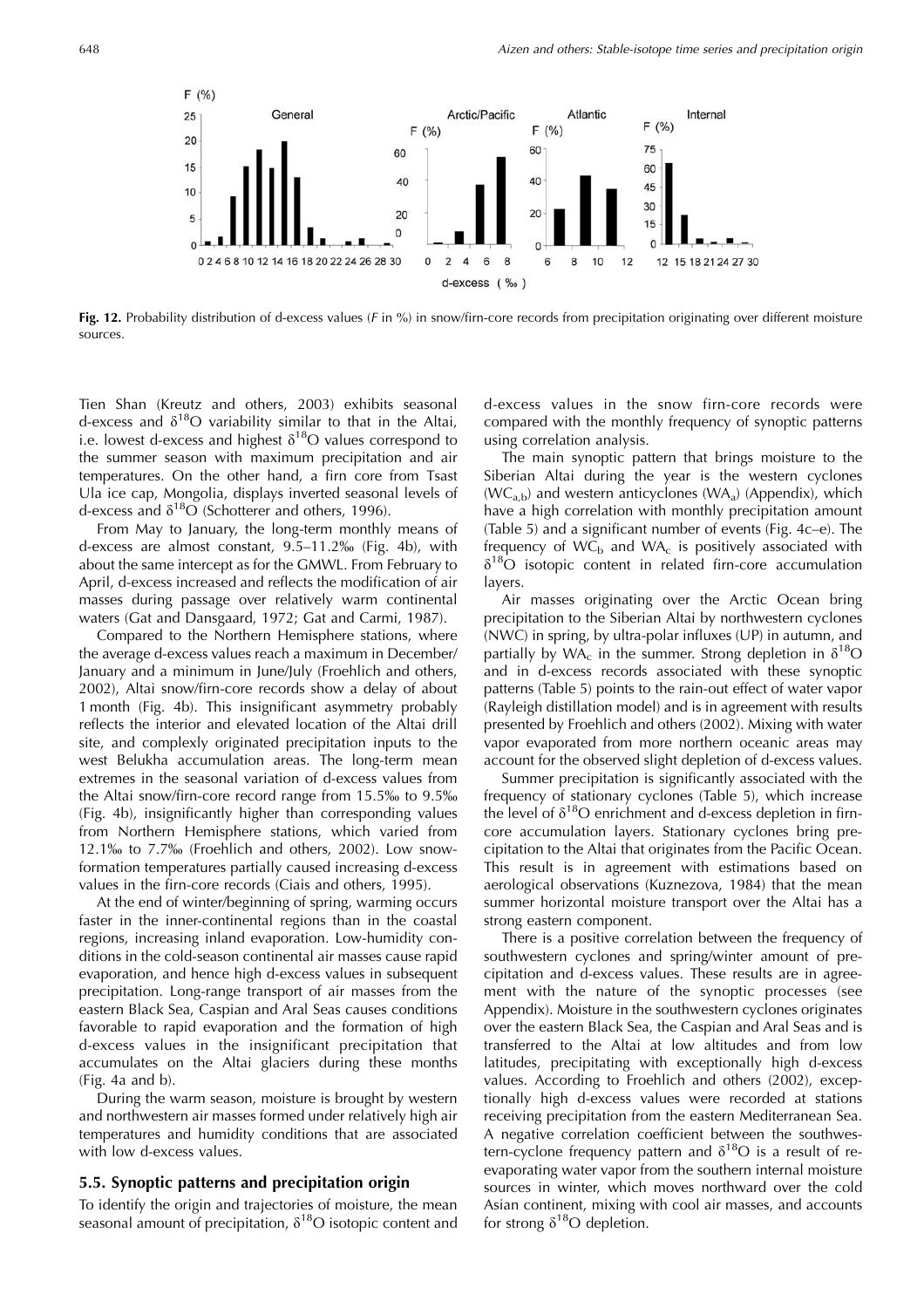$0.36$ 

 $0.42$ 

 $0.31$ 

 $0.28$ 

 $0.44$ 

 $0.62$ 

| precipitation at Akkem station ( $P_{A k k e m}$ ) based on data for 1954–2001; annual association (at 20%) between monthly mean SP and monthly<br>mean of $\delta^{18}O$ concentration and d-excess in snow/firn core obtained from the west Belukha plateau |        |        |                 |                 |                        |                        |              |              |  |  |  |
|---------------------------------------------------------------------------------------------------------------------------------------------------------------------------------------------------------------------------------------------------------------|--------|--------|-----------------|-----------------|------------------------|------------------------|--------------|--------------|--|--|--|
|                                                                                                                                                                                                                                                               | NWC.   | UP     | WC <sub>2</sub> | WC <sub>b</sub> | WA.                    | WA.                    | <b>StCvc</b> | <b>SWC</b>   |  |  |  |
| Origin of SP                                                                                                                                                                                                                                                  | Arctic | Arctic | Atlantic        | <b>Atlantic</b> | Arctic/<br>N. Atlantic | Arctic/<br>N. Atlantic | Pacific      | Central Asia |  |  |  |
| $P_{Akkem}/SP$<br>Summer                                                                                                                                                                                                                                      | 0.34   |        | 0.42            |                 | 0.34                   | 0.36                   |              |              |  |  |  |

0.67

 $0.3$ 

0.85

0.56

 $0.64$ 

0.36

0.38

0.33

 $0.31$ 

0.37

0.36

0.34

 $0.64$ 

Table 5. Correlation (at 10%) between seasonal frequency of synoptic patterns (SP) observed over western Siberia and the amount of

| .                   |         | ------- | ------                                                                                                                                                                                                                        | ----   |         | ----                                                                                                            | ----    |      |  |
|---------------------|---------|---------|-------------------------------------------------------------------------------------------------------------------------------------------------------------------------------------------------------------------------------|--------|---------|-----------------------------------------------------------------------------------------------------------------|---------|------|--|
| d-excess/SP<br>Year | $-0.51$ | $-0.49$ | $-0.33$                                                                                                                                                                                                                       | $-0.5$ | $-0.29$ | $-0.62$                                                                                                         | $-0.53$ | 0.39 |  |
|                     |         |         | 그 사람들은 그 사람들은 그 사람들은 그 사람들을 지르며 그 사람들을 만들고 있다. 그 사람들은 그 사람들은 그 사람들은 그 사람들을 지르며 그 사람들을 지르며 그 사람들을 지르며 그 사람들을 지르며 지르며 그 사람들을 지르며 그 사람들을 지르며 그 사람들을 지르며 그 사람들을 지르며 그 사람들을 지르며 그 사람들을 지르며 그 사람들을 지르며 그 사람들을 지르며 그 사람들을 지르며 그 사람들을 |        |         | the contract of the contract of the contract of the contract of the contract of the contract of the contract of |         |      |  |

Note: NWC is northwestern cyclone; UP is ultra-polar intrusion; WC<sub>a</sub> and WC<sub>b</sub> are western cyclones; WA<sub>a</sub> and WA<sub>c</sub> are western anticyclones; StCyc is stationary cyclone; and SWC is southwestern cyclone.

# 6. DISCUSSION

Spring

Autumn

Winter

Year

Year

 $\delta^{18}O/SP$ 

# 6.1. Clustering precipitation transferred from external (oceanic) and internal (continental) moisture sources

0.32

0.39

 $-0.69$ 

Stable-isotope distribution in the snow/firn core (see section 5.4) and the synoptic regime (see section 5.5), examined from the Siberian Altai, shows evidence of multiple moisture sources. In order to distinguish the sources of precipitated moisture, the K-means clustering and regression analyses were applied.

#### 6.1.1. K-means clustering analysis

 $0.45$ 

 $0.31$ 

To distinguish oceanic moisture from water vapor evaporated from internal drainage basins and transferred to the high/middle latitudes of Asia, the  $\delta^{18}O$  isotopic ratio and d-excess values from the Altai snow/firn core were clustered into two distinct datasets. The clustering procedure was based on the K-means clustering analysis method of splitting a dataset into two groups by maximizing between-cluster variation relative to within-cluster variation. The first cluster is typified by the more depleted  $\delta^{18}O$  values (down to  $-24.7\%$ ) and d-excess values higher than 12%, with an average value of 14.7% and maxima reaching 25.6% (Table 4). The d-excess values in the other cluster are lower than 12‰, with an average value of 8.1‰ and an absolute minimum of 1.1‰. The  $\delta^{18}O$  mean and maximum values are slightly more enriched than in records related to the first clusters.

#### 6.1.2. Calibration of precipitation events

To evaluate the link between stable-isotope concentrations in the firn-core profile and atmospheric circulation dynamics, we matched the measured  $\delta^{18}O$  concentration and d-excess values in snow-pit layers to corresponding precipitation events observed at the Akkem meteorological station from July 2001 to July 2000. These snow accumulation event values were calculated using a normalization technique (Equation (2)) which was verified through the linear relationship obtained from snow accumulation measurements (Equation (1)) (see Fig. 9). The  $\delta^{18}O$  concentration and d-excess mean in snow layers during precipitation events were related to the synoptic patterns

(see Appendix) of associated precipitation (Fig. 13). Analysis of synoptic processes prevailing during precipitation events over western Siberia and the Altai is in accordance with results from the K-means clustering with  $\pm$ 7.4% or about 15% of deviation (i.e. amount of accumulation, 929 mm, in total accumulation, 12591 mm, where the stable-isotope distribution was not in accordance with developed clustering). Greater uncertainty occurred during winter months, when several insignificant precipitation events with both internal and external moisture sources were associated with the same snow accumulation layer  $(Table 4)$ .

 $0.31$ 

 $0.53$ 

The records with the highest deuterium excess (d-excess)  $\geq$  12‰) are associated with precipitation occurring during southwestern cyclones, bringing internal moisture. The records with the lowest deuterium excess (d-excess <12\% are associated with synoptic processes bringing moisture that originates from external (oceanic) moisture sources. The snow/firn-core records with external moisture sources (d-excess <12‰) were further verified by examining the observed synoptic processes during precipitation events of 2000/01 (Fig. 13). Atlantic moisture sources are associated with slightly higher d-excess, ranging from 7.0‰ to 12‰. Moisture of Arctic and Pacific origin is associated with the lowest d-excess levels  $(<7.8\%)$  (Table 4).

#### 6.1.3. Verification at a monthly average scale

#### 6.1.3.1. Snow-pit records

Monthly average d-excess and  $\delta^{18}O$  values in snow-pit layers (Fig. 10d and e), together with the corresponding monthly frequency of synoptic patterns, verified the developed clustering of precipitation origin (Table 4):

1. Southwestern cyclones were the prevailing synoptic pattern from January to March 2001, when d-excess was higher at 12‰ and continental, low-humidity air masses brought insignificant amounts of recycled precipitation, with depleted  $\delta^{18}O$  values, to the Altai from internal moisture sources. In the cold season of 2001, southwestern cyclones caused a growth of monthly d-excess means that reached 16‰ (Fig. 10d).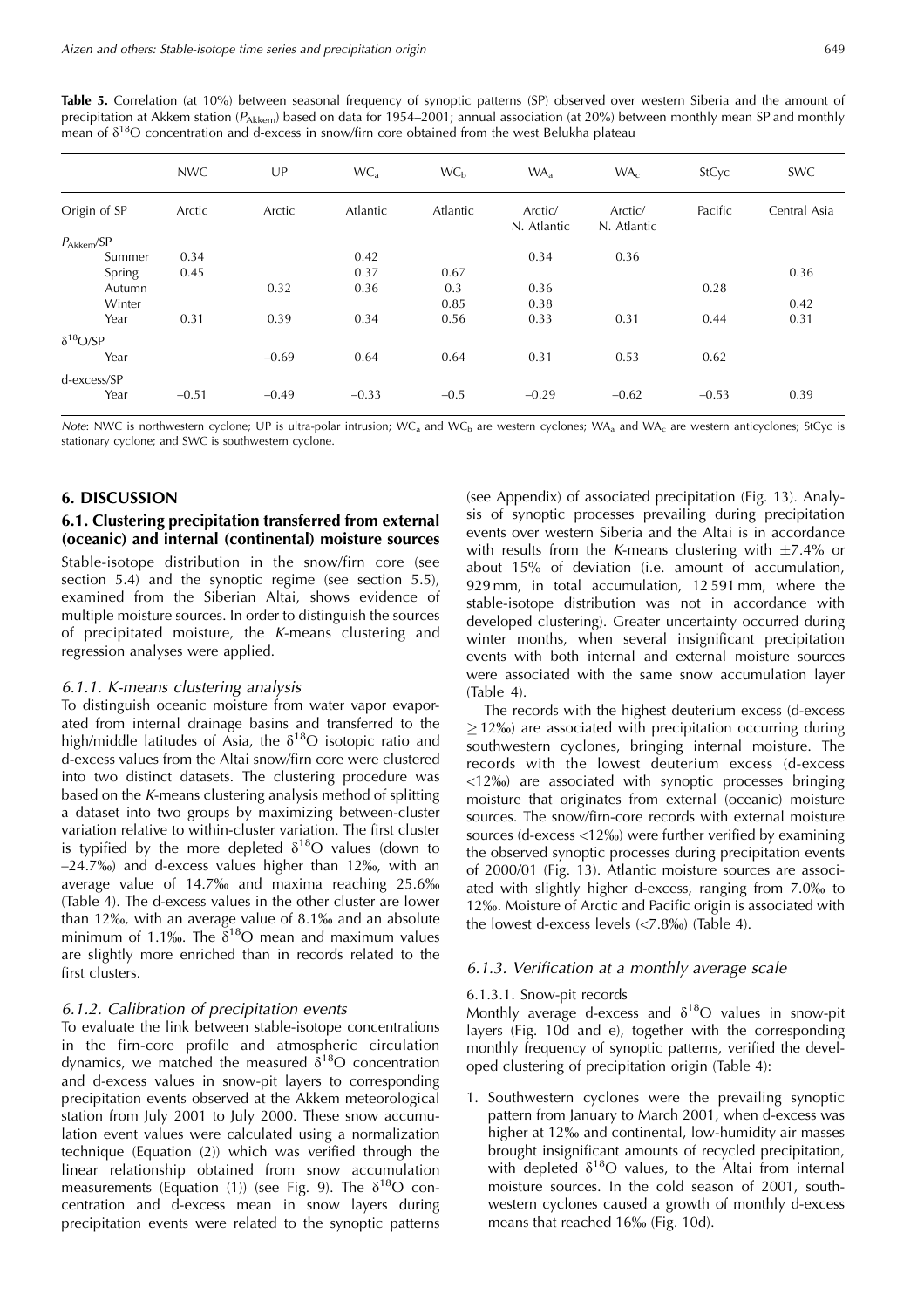

Fig. 13. (a) Verification of d-excess and  $\delta^{18}O$  clustering at the event timescale through precipitation occurring during the observed synoptic pattern at the meteorological station. (b, c) Corresponding snow-pit isotope records.

- 2. Annual monthly frequency of ultra-polar influxes reached a maximum (up to 6 days) in October, resulting in depleted d-excess monthly values (down to 5%) despite an intensive development of western cyclones. Ultra-polar influxes are associated with Arctic or North Atlantic Ocean moisture origin.
- 3. In July 2000, intensive development of stationary cyclones (up to 5 days) brought moisture from the east, causing depletion in d-excess values (down to 5‰).
- 4. Monthly d-excess means ranged from 7% to 12% during the remaining months, with the main precipitation associated with western cyclones bringing moisture from the Atlantic Ocean.

# 6.1.3.2. Snow/firn-core records

The monthly  $\delta^{18}O$  and d-excess means from firn-core records were compared to the instrumental air-temperature and precipitation monthly means at the drill site (Fig. 10a-c). Observed interannual  $\delta^{18}O$  fluctuations that cannot be

accounted for by air-temperature fluctuations were explained by increased monthly frequency of synoptic patterns. For example, an abnormally enriched  $\delta^{18}O$  mean of -10‰ from the accumulation layer of May 1998 (falling above the long-term May average of  $-13\%$ ; Fig. 4b) coincides with an abnormally depleted d-excess monthly mean of 6.9% (falling above the long-term average of 11‰) and is inconsistent with the May mean air temperature (Fig. 10a). Abnormally frequent development of stationary-cyclone synoptic patterns, which brought moisture from the east (e.g. Pacific Ocean), were observed at the end of spring, reaching 6 days in May (falling above the long-term average of 0.4 days in May (Fig. 4e)) and caused a disparity between the monthly levels of  $\delta^{18}O$  and air temperature. The uncertainty in developed clustering, which was validated by analyzing deviations in monthly means of  $\delta^{18}O$ , d-excess, air temperature, precipitation and synoptic pattern frequency (Fig. 10a–c), was at  $\pm 4\%$ (Atlantic cluster in summer and autumn), reaching  $\pm 21\%$ during the winter months.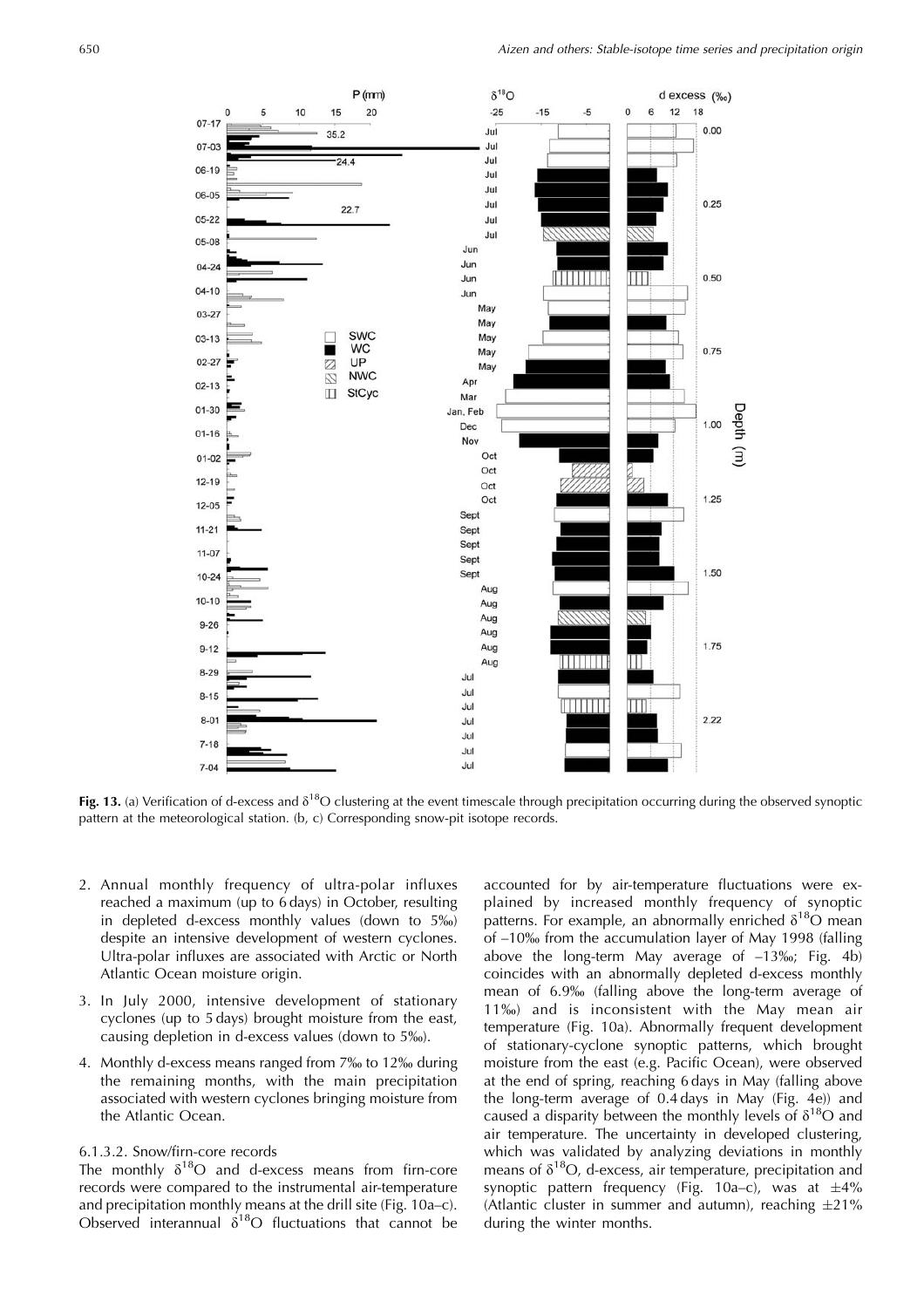

Fig. 14. Annual and seasonal contributions to accumulation of precipitation originating from external and internal moisture sources: percentage of average oxygen, deuterium and deuterium excess.

# 6.2. Contribution of precipitation transferred from external and internal moisture sources to Altai accumulation

Total snow/firn accumulation in the Altai core from June 1984 to July 2001 amounted to 12 591 mm w.e. Of this total, 67% corresponds to precipitation transferred by western, northwestern and stationary cyclones, western anticyclones, and ultra-polar intrusions from oceanic moisture sources (Table 4). Precipitation over the Siberian Altai is mainly marine in origin during all seasons, with the oceanic share quite steady, ranging from 76% in winter to 60% in autumn accumulation. Moisture associated with synoptic patterns corresponding to water vapor evaporated over the Atlantic Ocean comprises 56% of annual accumulation. Precipitation transferred from an external moisture source, with the lowest d-excess levels, comprises on average 11% of annual accumulation, with an autumn maximum (up to 24%) and a summer minimum (8%) (Table 4).

The remaining 34% of annual precipitation is transferred by southwest cyclones from internal moisture sources, with the largest share, 40%, occurring in autumn (Table 4). The smallest share of recycled precipitation (24%) transferred from internal moisture sources to the Altai glaciers was observed in winter, when the Siberian high is strongest over northern and central Asia, blocking the intrusion of air masses, and conditions for inland evaporation and local convection are weakest because of low continental heating.

Summer is the main season for accumulation, from both external and internal moisture sources (Fig. 14). There are no records with low d-excess values (Arctic Ocean) in accumulation layers related to winter months, while Atlantic moisture as well as recycled moisture over central Asia was brought to the Siberian Altai year-round. From autumn to spring,  $\delta^{18}O$  records associated with inter-land moisture sources are more depleted than  $\delta^{18}O$  records related to Atlantic moisture sources (Fig. 14) because of lower air temperatures over the continent than over the ocean. Summer mean isotope records are almost the same. The mean values of  $\delta^{18}O$  from summer accumulation layers,

with Arctic/Pacific precipitation sources, are the most enriched of the three clusters considered, reaching -11.7‰. The highest  $\delta^{18}O$  values may be associated with the highest air temperature during precipitation and/or nearby water-vapor formation (e.g. Arctic/Pacific Ocean or local summer convection).

# 7. CONCLUSION

The west Belukha snow/firn plateau is in the cold recrystallization zone where positive temperatures were never observed at the drill site. The post-depositional effect of melt/refreezing and evaporation/sublimation from the surface on the west Belukha plateau is negligible, and we found no sign of water percolation.

A clear seasonal signal in  $\delta^{18}O$  and  $\delta D$  isotopes was the basis for identification of annual accumulation layers, along with stratigraphic analysis. Validation of the dating through the marker horizon of the Pinatubo volcanic eruption showed monthly correspondence. The mean accumulation rate of 690 mm w.e.  $a^{-1}$  agrees with the annual accumulation rate validated through tritium and <sup>210</sup>Pb records by Olivier and others (2003) and snow accumulation measured by snow stakes during 3 years.

The distribution of isotope records and d-excess values shows well-preserved seasonal variations, which are significantly controlled by temperature, cold- or warm-season precipitation amount, and precipitation origin.

The  $\delta^{18}O-\delta D$  relationship in the Altai snow/firn-core records has the same slope to the covariance as that of the GMWL, indicating the same initial relationship of fractionation factors, and points to the absence of melt/percolation in the firn core. The average d-excess of firn-core records varies around 10.9‰, about the same as the intercept in the covariance of the GMWL.

The technique of coupling synoptic climatology and meteorological data with  $\delta^{18}$ O and d-excess firn-core records was developed to determine climate-related signals and to identify the origin of moisture. The firn-core records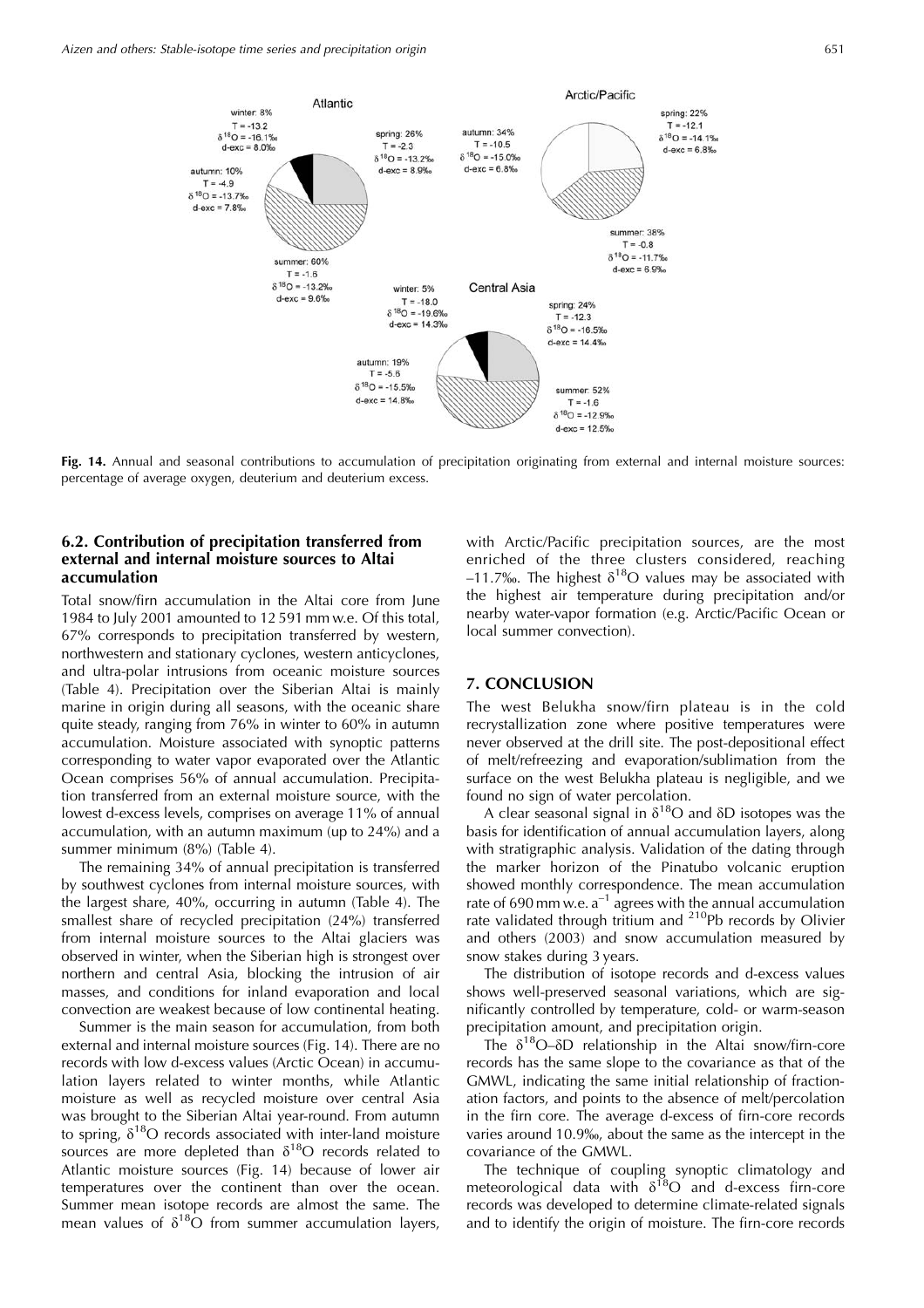were calibrated at event-scale level and validated using the monthly meteorological data.

Clustering analysis of 17 year snow/firn-core isotope records and examination of synoptic atmospheric patterns show that two-thirds of the annual accumulation is formed from oceanic precipitation; the rest of the precipitation is recycled over Aral-Caspian sources. More than half of the accumulation has an Atlantic Ocean origin, and precipitation from the Arctic and Pacific Oceans contributes on average 11% to the annual accumulation.

On an annual basis, the main synoptic pattern that brings moisture to the Siberian Altai is the western cyclones, and the western cyclone frequency is positively associated with  $\delta^{18}O$  isotopic content. Deuterium excess values in related firn-core accumulation layers ranged from 7‰ to 12‰. Strong depletion in  $\delta^{18}O$  and in d-excess records is associated with synoptic patterns of northwestern and ultra-polar cyclones that bring moisture from Arctic oceanic areas, and contributed similar accumulation to the spring, summer and autumn seasonal layers. Increased development of stationary cyclones is associated with  $\delta^{18}O$  enrichment and d-excess depletion in firn-core accumulation layers. Stationary cyclones bring easternoriginated precipitation from the Pacific Ocean to the Altai glaciers.

The interior moisture sources contributed the remaining 33% of annual precipitation. These data are in reasonable agreement with recent findings by Kurita and others (2004) that more than half of the summer moisture forming the precipitation in Siberian plain stations originates from land surfaces. High d-excess values (up to 25.6‰) are associated with precipitation carried by southwestern cyclones and are a result of re-evaporating water vapor from internal moisture sources (e.g. Caspian and Aral Seas) with observed low air humidity. Their movement northward over the cold Asian continent and mixing with cool air masses resulted in strong  $\delta^{18}O$  depletion.

The technique developed here will be used for climatic and environmental reconstruction of snow accumulation, moisture origin and atmospheric circulation in north-central Asia over recent centuries, from oxygen isotope and deuterium records recovered from a 176m surface-tobottom ice core obtained in 2003 from the Belukha snow/ firn plateau.

#### **ACKNOWLEDGEMENTS**

This research was supported by the US Department of Energy (DE-A107) and the Research Institute for Humanity and Nature, Kyoto, Japan. The authors thank T. Prokopinskaya for her inestimable contribution in organizing our expeditions. We also thank all the members of our expeditions: A. Lushnikov, A. Chebotarev, A. Surazakov, S. Polesskiy, M. Yoshihiro and M. Kenichiro, and V. Yakubovskiy and V. Podoprigora, the chief pilots of Russian helicopter MI-MTV from Altai Regional Rescue Department. For valuable comments and corrections we thank C.S.L. Ommanney, V. Masson-Delmotte, D. Peel, B.M. Vinther, D.R. Joswiak and an anonymous reviewer.

# **REFERENCES**

Aizen, V.B., E. Aizen, J. Melack and T. Martma. 1996. Isotopic measurements of precipitation on central Asia glaciers (southeastern Tibetan, northern Himalayas, central Tien Shan). J. Geophys. Res., 101(D4), 9185-9196.

- Aizen, V.B., E.M. Aizen, J.M. Melack, K.J. Kreutz and L.D. Cecil. 2004. Association between atmospheric circulation patterns and firn-ice core records from the Inilchek glacierized area, central Tien Shan. J. Geophys. Res., 109(D8, D08304). (10.1029/ 2003JD003894.)
- Aizen, V.B., E.M. Aizen, D. Joswiak, K. Fujita, L.N. Takeuchi and S.A. Nikitin. In press. Climatic and atmospheric circulation pattern variability from ice-core isotope/geochemistry records (Altai, Tien Shan, Tibet). Ann. Glaciol.
- Araguás-Araguás, L., K. Froehlich and K. Rozanski. 1998. Stable isotope composition of precipitation over southeast Asia. J. Geophys. Res., 103(D22), 28,721-28,742.
- Barlow, L.K., J.W.C. White, R.G. Barry, J.C. Rogers and P. Grootes. 1993. The North Atlantic oscillation signature in deuterium and deuterium excess signals in the Greenland Ice Sheet Project 2 ice core, 1840-1970. Geophys. Res. Lett., 20(24), 2,901-2,904.
- Ciais, P. and J. Jouzel. 1994. Deuterium and oxygen 18 in precipitation: isotopic model, including mixed cloud processes. J. Geophys. Res., 99(D8), 16,793-16,803.
- Ciais, P., J.W.C. White, J. Jouzel and J.R. Petit. 1995. The origin of present-day Antarctic precipitation from surface snow deuterium excess data. J. Geophys. Res., 100(D9), 18,917-18,927.
- Clark, I.D. and P. Fritz. 1997. Environmental isotopes in hydrogeology. Boca Raton, FL, Lewis Publishers.
- Clausen, H.B. and 6 others. 1997. A comparison of the volcanic records over the past 4000 years from the Greenland Ice Core Project and Dye 3 Greenland ice cores. J. Geophys. Res.,  $102(C12), 26,707-26,723$
- Craig, H. 1957. Isotopic standards for carbon and oxygen and correction factors for mass-spectrometric analysis of carbon dioxide. Geochim. Cosmochim. Acta, 12, 133-149.
- Craig, H. 1961. Isotopic variations in meteoric waters. Science, 133(3465), 1702-1703.
- Dansgaard, W. 1964. Stable isotopes in precipitation. Tellus, 16(4), 436-468.
- Dansgaard, W. and 10 others. 1993. Evidence for general instability of past climate from a 250-kyr ice-core record. Nature, 364(6434), 218-220.
- De Angelis, M., J. Simoes, H. Bonnaveira, J.D. Taupin and R.J. Delmas. 2003. Volcanic eruptions recorded in the Illimani ice core (Bolivia): 1918-1998 and Tambora periods. Atmos. Chem. Phys. Discuss., 3, 2427-2463.
- Easterling, D.R., T.C. Peterson and T.R. Karl. 1995. On the development and use of homogenized climate data sets. In Muircheartaigh, I.O., ed. Sixth International Meeting on Statistical Climatology, 19-23 June 1995, Galway, Ireland. Galway, University College, 435-438.
- Friedman, I., A.C. Redfield, B. Shoen and J. Harris. 1964. The variations of the deuterium content of natural waters in the hydrological cycle. Rev. Geophys., 2, 177-224.
- Froehlich, K., J.J. Gibson and P.K. Aggarwal. 2002. Deuterium excess in precipitation and its climatological significance. In Study of environmental change using isotope techniques. Vienna, International Atomic Energy Agency, 54-65.
- Galakhov, V.P. 1981. Raschet i analys vodno-lednikovogo balanca v central'nom Altae, Katun chrebet. (PhD thesis, Akademii Nauk  $SSSR.$
- Gat, J.R. and I. Carmi. 1987. Effect of climate changes on the precipitation patterns and isotopic composition of water in a climate transition zone: case of the Eastern Mediterranean Sea area. In Solomon, S.I., M. Beran and W. Hogg, eds., The Influence of Climatic Change and Climate Variability on the Hydrologic Regime and Water Resources. Wallingford, Oxon., International Association of Hydrological Sciences, 513-523. (IAHS Publication 168.)
- Gat, J.R. and W. Dansgaard. 1972. Stable isotope survey of the freshwater occurrences in Israel and the Jordan Rift Valley. J. Hydrol., 16, 177-211.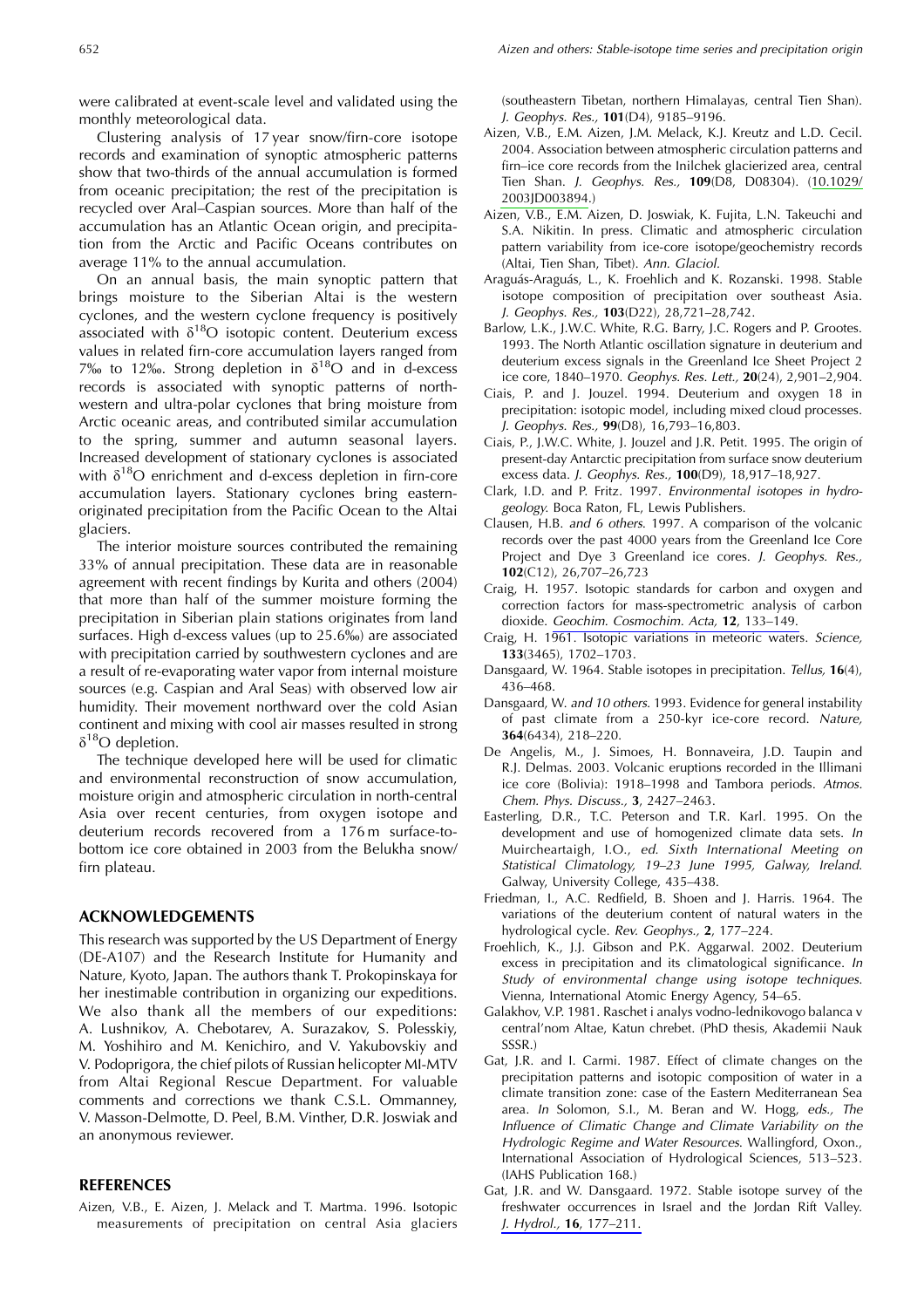- Glukh, I.S. and N.K. Kononova. 1982. Relationship of long-term precipitation variability in western Siberia and Middle Asia. News of Academy of Science, Geogr. Ser., 3, 23-29.
- Hammer, C.U., H.B. Clausen, W. Dansgaard, N. Gundestrup, S.J. Johnsen and N. Reeh. 1978. Dating of Greenland ice cores by flow models, isotopes, volcanic debris, and continental dust. J. Glaciol., 20(82), 3-26.
- Hoffmann, G., M. Werner and M. Heimann. 1998. Water isotope module of the ECHAM atmospheric general circulation model: a study on timescales from days to several years. J. Geophys. Res., 103(D14), 16,871-16,896.
- Hoffmann, G., J. Jouzel and V. Masson, 2000. Stable water isotopes in atmospheric general circulation models. Hydrol. Process., 14. 1385-1406.
- Holdsworth, G. and H.R. Krouse. 2002. Altitudinal variation of the stable isotopes of snow in regions of high relief. J. Glaciol.,  $48(160), 31-41.$
- Johnsen, S.J. 1977. Stable isotope homogenization of polar firn and ice. In Isotopes and Impurities in Snow and Ice. Wallingford, Oxon., International Association of Hydrological Sciences, 210-219. (IAHS Publication 118.)
- Jouzel, J. and L. Merlivat. 1984. Deuterium and oxygen 18 in precipitation: modeling of the isotopic effect during snow formation. *J. Geophys. Res.*, 89(D7), 11,749-11,757.
- Jouzel, J., R.D. Koster, R.J. Suozzo and G.L. Russell. 1994. Stable water isotope behavior during the last glacial maximum: a general circulation model analysis. J. Geophys. Res., 99(D12), 25,791-25,802.
- Jouzel, J. and 12 others. 1997. Validity of the temperature reconstruction from water isotopes in ice cores. J. Geophys. Res., 102(C12), 26,471-26,487.
- Kendall, C. and J.J. McDonnell. 1998. Isotope tracers in catchment hydrology. New York, Elsevier.
- Koerner, R.M. and D.A. Fisher. 1990. A record of Holocene summer climate from a Canadian high-Arctic ice core. Nature, 343(6259), 630-631.
- Kotlyakov, V.M. 1997. Atlas snezhno-ledovykh resursa mira. Moscow, Russian Academy of Sciences. Institute of Geography.
- Kreutz, K.J., V.B. Aizen, L.D. Cecil and C.P. Wake. 2001. Oxygen isotopic and soluble ionic composition of a shallow firn core, Inilchek glacier, central Tien Shan. J. Glaciol., 47(159), 548-554.
- Kreutz, K.J., C.P. Wake, V.B. Aizen, L.D. Cecil and H.A. Synal. 2003. Seasonal deuterium excess in a Tien Shan ice core: influence of moisture transport and recycling in Central Asia. Geophys. Res. Lett., 30(18), 1922. (10.1029/2003GL017896.)
- Kurita, N., N. Yoshida, G. Inoue and E.A. Chayanova. 2004. Modern isotope climatology of Russia: a first assessment. J. Geophys. Res., 109(D3), D03102. (10.1029/2003JD003404.)
- Kuznezova, L.P., ed. 1984. Soderjanie i perenos vlagi v atmosphere nad territoriei SSSR. Moscow, Main Department of Geodesy and Mapping Survey, USSR.
- Merlivat, L. and J. Jouzel. 1979. Global climatic interpretation of the deuterium-oxygen 18 relationship for precipitation. J. Geophys. Res., 84(C8), 5029-5033.
- Morrison, J., T. Brockwell, T. Merren, F. Fourel and A.M. Philips. 2001. On-line high-precision stable hydrogen isotopic analyses on nanoliter water samples. Analyt. Chem., 73(15), 3570-3575.
- Naftz, D.L. and 6 others. 2002. Ice core evidence of rapid air temperature increases since 1960 in alpine areas of the Wind River Range, Wyoming, United States. J. Geophys. Res., 107(D13), 4171. (10.1029/2001JD000621.)
- Narojniy, U.K., O.V. Narojnaya and K.I. Popova. 1993. Cyrculacionniy regime i gidrotermicheskie usloviya zim Altaya. Glaciologiya Altaya, 4(19), 183-188.
- Olivier, S. and 10 others. 2003. Glaciochemical investigation of an ice core from Belukha Glacier, Siberian Altai, Geophys, Res. Lett., 30(19), 2019. (10.1029/2003GL018290.)
- Petit, J.R. and 18 others. 1999. Climate and atmospheric history of the past 420,000 years from the Vostok ice core, Antarctica. Nature, 399(6735), 429-436.
- Popova, K.I. 1972. O tipah godovogo hoda atmosphernich osadkov v Gornom Altae. Glaciologiya Altaya, 7, 169-174.
- Schotterer, U., K. Fröhlich, H.W. Gäggeler, S. Sandjordj and W. Stichler. 1996. Isotope records from Mongolian and alpine ice cores as climate indicators. Climatic Change, 36, 519-530.
- Schwander, J., J. Jouzel, C.U. Hammer, J.R. Petit, R. Udisti and E. Wolff. 2001. A tentative chronology for the EPICA Dome Concordia ice core. Geophys. Res. Lett., 28(22), 4,243-4,246.
- Shuman, C.A., R.B. Alley, S. Anandakrishnan, J.W.C. White, P.M. Grootes and C.R. Stearns. 1995. Temperature and accumulation at the Greenland Summit: comparison of high-resolution isotope profiles and satellite passive microwave brightness temperature trends. J. Geophys. Res., 100(D5), 9,165-9,177.
- Soden, B.J., R.T. Wetherald, G.L. Stenchikov and A. Robock. 2002. Global cooling after the eruption of Mount Pinatubo: a test of climate feedback by water vapor. Science, 296(5568), 727-730.
- Thompson, L.G. and 6 others. 1995. A 1000 year climatic ice-core record from the Guliya ice cap, China: its relationship to global climate variability. Ann. Glaciol., 21, 175-181.
- Tian, L., V. Masson-Delmotte, M. Stievenard, T. Yao and J. Jouzel. 2001. Tibetan Plateau summer monsoon northward extent revealed by measurements of water stable isotopes. J. Geophys. Res., 106(D22), 28,081-28,088.
- Vimeux, F., V. Masson, J. Jouzel, M. Stiévenard and J.R. Petit. 1999. Glacial-interglacial changes in ocean surface conditions in the Southern Hemisphere. Nature, 398(6726), 410-413.
- Welker, J.M. 2000. Isotopic  $\delta^{18}O$  characteristics of weekly precipitation collected across the USA: an initial analysis with applications to water source studies. Hydrol. Process., 14, 1449-1464.
- Yao, T. and L.G. Thompson. 1992. Trends and features of climatic changes in the past 5000 years recorded by the Dunde ice core. Ann. Glaciol., 16, 21-24.
- Yao, T., V. Masson, J. Jouzel, M. Stiévenard, W. Sun and K. Jiao. 1999. Relationship between  $\delta^{18}O$  in precipitation and surface air temperature in the Ürümqi river basin, east Tianshan mountains, China. Geophys. Res. Lett., 26(23), 3473-3476.
- Zielinski, G.A., P.A. Mayewski, L.D. Meeker, S.I. Whitlow and M.S. Twickler. 1996. 110,000-yr record of explosive volcanism from the GISP2 (Greenland) ice core. Quat. Res., 45(2), 109-118.